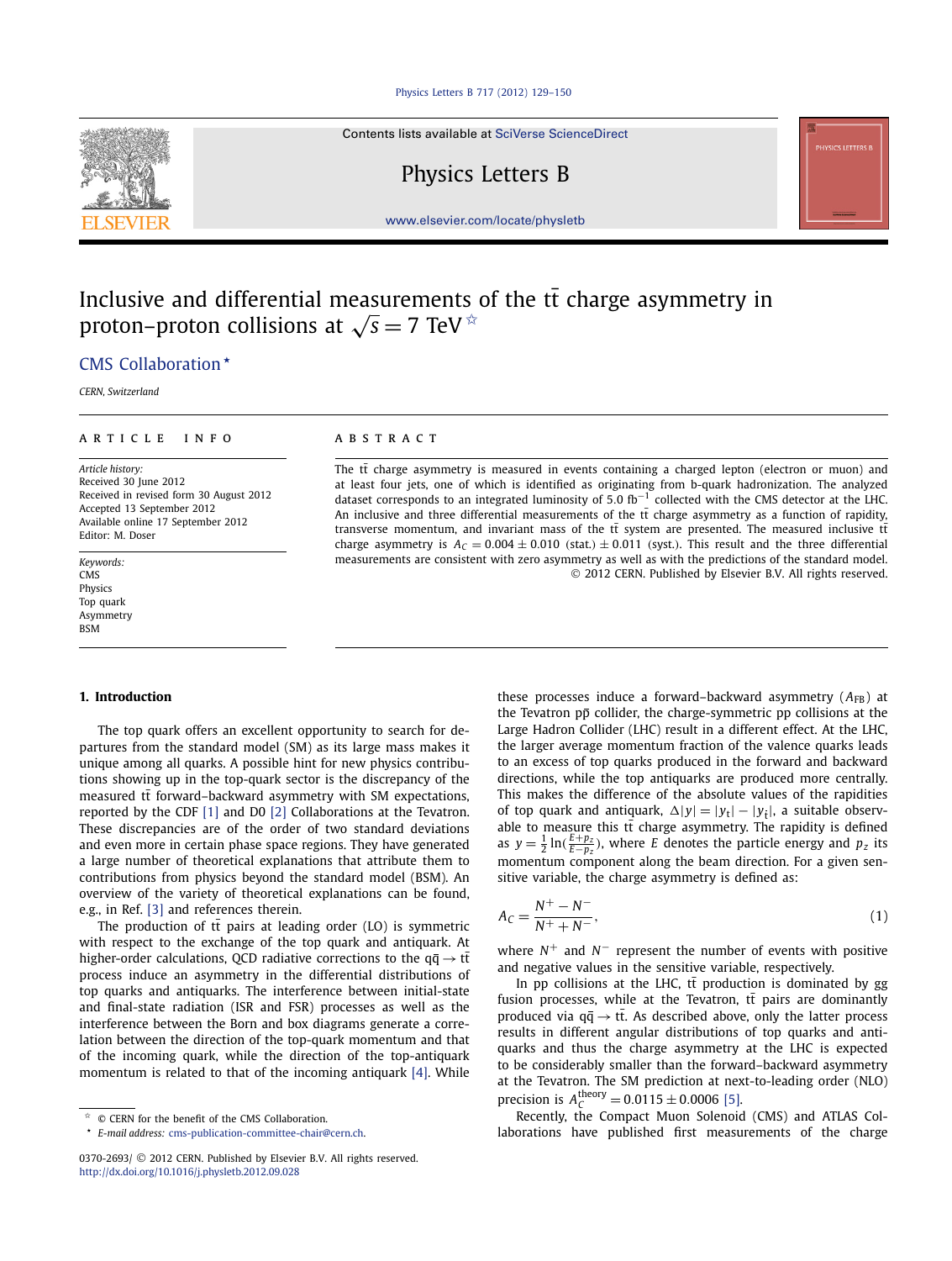asymmetry at the LHC and found respectively  $A_C = -0.013 \pm 0.013$ 0.028  $(\text{stat.}) \frac{+0.029}{-0.031}$   $(\text{syst.})$  [\[6\]](#page-7-0) and  $A_C = -0.019 \pm 0.028$   $(\text{stat.}) \pm 0.024$   $(\text{must.})$  [7] 0*.*024 *(*syst.*)* [\[7\],](#page-7-0) consistent with the SM prediction. Although these results do not have the precision to establish a non-zero asymmetry at the LHC, they seem to disfavor large positive deviations from the SM prediction as seen for  $A_{FB}$  at the Tevatron. The potential disagreement between the Tevatron and LHC results might be due to BSM contributions having different effects on the Tevatron forward–backward asymmetry and the LHC charge asymmetry [\[8,](#page-7-0) [9\].](#page-7-0) On the other hand it is possible that the anomalous  $A_{FR}$  values determined by the Tevatron experiments are due to incomplete theoretical predictions or unaccounted for systematic uncertainties.

To shed light on this question, it is crucial to not only measure the inclusive asymmetry but to also measure  $A_C$  as a function of suitable variables enhancing the  $t\bar{t}$  charge asymmetry in certain regions.

In this Letter, we report on updated and further developed measurements of  $A<sub>C</sub>$ , adopting the event selection, background estimation, and reconstruction of the  $t\bar{t}$  system from Ref. [\[6\].](#page-7-0) We present an inclusive measurement and three differential measurements of the  $t\bar{t}$  charge asymmetry as a function of the rapidity, transverse momentum, and invariant mass of the tt system, using the full 2011 dataset. Each of these three variables is sensitive to a certain aspect of the  $t\bar{t}$  charge asymmetry.

The rapidity of the tt system in the laboratory frame,  $|y_{\text{tf}}|$ , is sensitive to the ratio of the contributions from the  $q\bar{q}$  and gg initial states to  $t\bar{t}$  production. The charge-symmetric gluon fusion process is dominant in the central region, while  $t\bar{t}$  production through  $q\bar{q}$ annihilation mostly produces events with the  $t\bar{t}$  pair at larger rapidities, which implies an enhancement of the charge asymmetry with increasing  $|y_{\text{tf}}|$  [\[5\].](#page-7-0)

The transverse momentum of the tt pair in the laboratory frame,  $p_{\text{T}}^{\text{tt}}$ , is sensitive to the ratio of the positive and negative contributions to the overall asymmetry. The interference between the Born and the box diagrams leads to a positive contribution, while the interference between ISR and FSR results in a negative contribution. The presence of additional hard radiation implies on average a higher transverse momentum of the tt system. Consequently, in events with large values of  $p_{\text{T}}^{\text{tt}}$ , the negative contribution from the ISR–FSR interference is enhanced [\[5\].](#page-7-0)

The charge asymmetry is expected to depend on the invariant mass of the tt system,  $m_{\text{tf}}$ , since the contribution of the  $q\bar{q}$  initial state processes is enhanced for larger values of  $m_{t\bar{t}}$ . This observable is also sensitive to new physics contributions; potential new heavy particles could be exchanged between initial quarks and antiquarks and contribute to the  $t\bar{t}$  production (see e.g., Ref. [\[10\]](#page-7-0) and references therein). The amplitudes associated with these new contributions would interfere with those of the SM processes, leading to an effect on the  $t\bar{t}$  charge asymmetry, which increases as a function of the invariant mass of the tt system.

#### **2. The CMS detector**

The central feature of the CMS apparatus is a superconducting solenoid, of 6 m internal diameter, providing a magnetic field of 3.8 T. Within the field volume are a silicon pixel and strip tracker, a crystal electromagnetic calorimeter (ECAL) and a brass/scintillator hadron calorimeter. CMS uses a right-handed coordinate system, with the origin at the nominal interaction point, the *x* axis pointing to the centre of the LHC ring, the *y* axis pointing up (perpendicular to the LHC plane), and the *z* axis along the counterclockwise beam direction. The polar angle *θ* is measured from the positive *z* axis and the azimuthal angle  $\phi$  is measured in the *x*–*y* plane. The pseudorapidity is defined as  $\eta = -\ln(\tan \theta/2)$ . The inner tracker measures trajectories of charged particles within the pseudorapidity range |*η*| *<* <sup>2</sup>*.*5, while the calorimeters provide coverage up to  $|\eta| = 3.0$ . The ECAL has an energy resolution of 3% or better for the range of electron energies relevant for this analysis. Muons are measured in the pseudorapidity range |*η*| *<* <sup>2</sup>*.*4, with gas-ionization detectors embedded in the steel return yoke. Matching the muons to the tracks measured in the silicon tracker results in a transverse momentum resolution between 1 and 5%, for  $p_T$  values up to 1 TeV/*c*. Extensive forward calorimetry complements the coverage provided by the barrel and endcap detectors. A more detailed description of CMS can be found in Ref. [\[11\].](#page-7-0)

#### **3. Data and simulation**

The measurements reported in this Letter are based on data taken with the CMS detector at a centre-of-mass energy of 7 TeV, corresponding to an integrated luminosity of 5*.*0 fb<sup>−</sup>1. To translate the distributions measured with reconstructed objects to distributions for the underlying quarks, samples of simulated events are used. Top-quark pair events are generated with two different gen-erators, either with MADGRAPH version 5.1.1 [\[12\]](#page-7-0) or with the NLO generator powheg [\[13\].](#page-7-0) For both samples the parton shower is simulated using PYTHIA version 6.4.24 [\[14\],](#page-7-0) and the MLM parton shower/matrix element matching [\[15\]](#page-7-0) in case of MADGRAPH. Also the *t* and tW channels of electroweak production of single top quarks are simulated using powheg. The production of electroweak vector bosons in association with jets ( $W +$  jets and  $Z +$  jets) is simulated using the same combination of MADGRAPH and PYTHIA as for the  $t\bar{t}$  signal. All samples are generated using the PYTHIA Z2 Monte Carlo tune [\[16\]](#page-7-0) to model the underlying event. The simulations include additional proton–proton interactions (pileup) with the same frequency of occurrence as observed in the analyzed data.

#### **4. Event selection and estimation of background**

The analysis uses  $t\bar{t}$  events where one of the W bosons from the decay of a top-quark pair subsequently decays into a muon or electron and the corresponding neutrino, and the other W boson decays into a pair of quarks originating jets. We therefore select events containing one electron or muon and four or more jets, at least one of which is identified as originating from b-quark hadronization. For the reconstruction of electrons, muons, jets, and any imbalance in transverse momentum due to the undetected neutrino,  $E_{\text{T}}^{\text{miss}}$ , we use a particle-flow (PF) algorithm [\[17\].](#page-7-0) Electron (muon) candidates are required to have  $p_T > 30$  (20) GeV/*c* and be within  $|\eta| < 2.5$  (2.1), while jets are required to have  $p_T > 30$  GeV/*c* and  $|\eta| < 2.4$ . More details on the selection criteria applied to the events can be found in Ref. [\[6\].](#page-7-0)

In total, 57 697 events are selected, 24 705 events in the electron  $+$  jets channel and 32 992 events in the muon  $+$  jets channel. About 20% of these events are expected to come from background processes like  $W +$  jets and  $Z +$  jets production, the production of single top quarks, and multijet production. For the estimation of the background contributions we make use of the discriminating power of  $E_{\rm T}^{\rm miss}$  and of M3, the invariant mass of the three jets with the largest vectorially summed transverse momentum. For each of the two lepton channels, these two distributions are fitted with a binned maximum-likelihood fit. For the  $t\bar{t}$  signal and the W  $+$  jets,  $Z +$  jets, and single-top-quark background processes, the respective simulated samples are used to model the shapes of the  $E_{\text{T}}^{\text{miss}}$ and M3 distributions, while an approach based on data from sideband regions featuring non-isolated leptons is used for the multijet background. Gaussian rate constraints are introduced into the likelihood function for the  $Z +$  jets and single-top-quark processes according to the respective NLO cross sections, while the rates of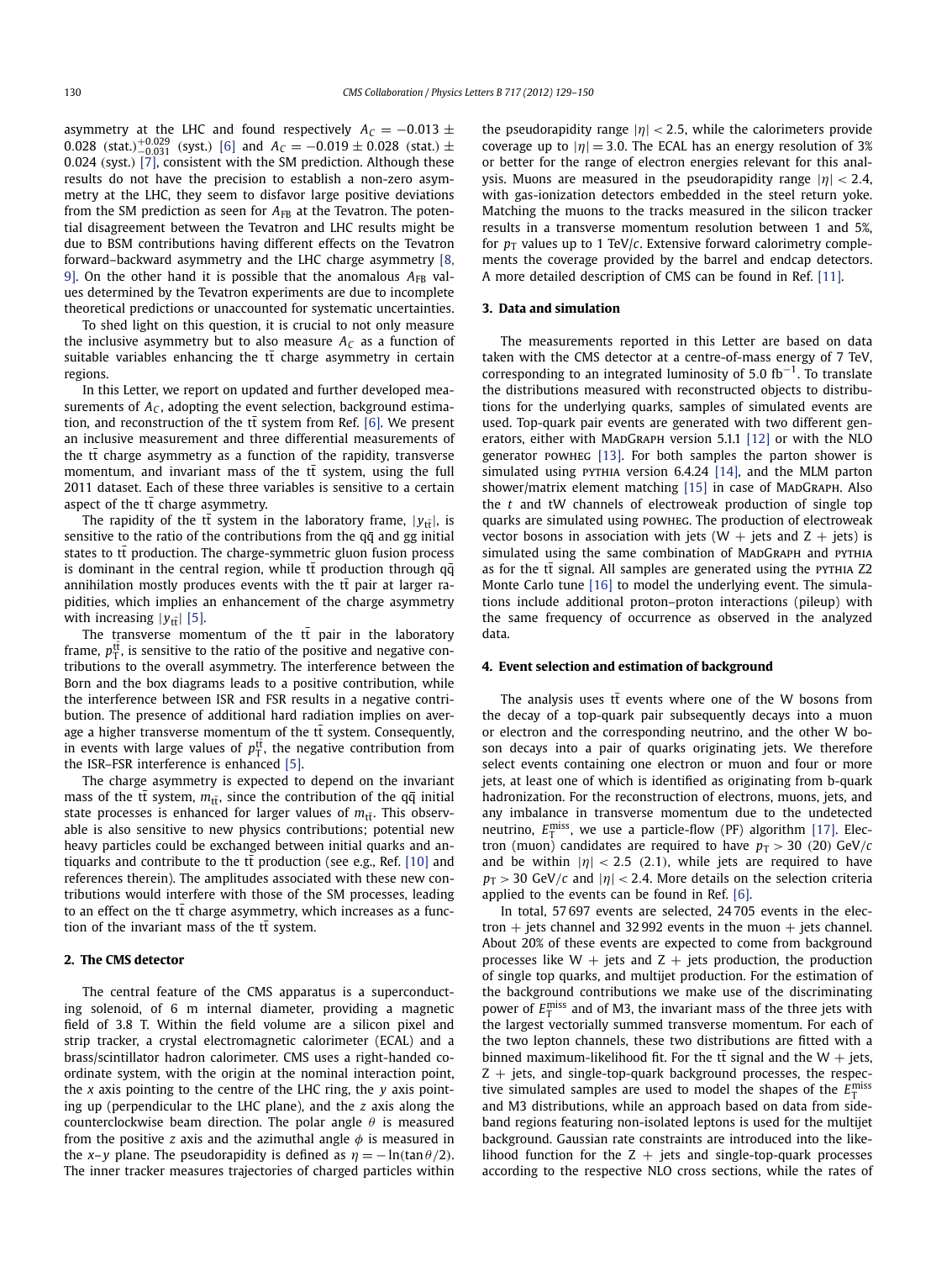<span id="page-2-0"></span>**Table 1**

Results for the numbers of events for background (BG) and  $t\bar{t}$  contributions from fits to data, along with their uncertainties. The quoted uncertainties are of statistical nature with the exception of the uncertainties on the numbers for the single top and  $Z$  + jets backgrounds, which reflect the widths of the Gaussian rate constraints used in the likelihood fit (see text).

| Process                                                                         | $Electron + jets$                                                             | $Muon + jets$                                                                | Total                                                                        |
|---------------------------------------------------------------------------------|-------------------------------------------------------------------------------|------------------------------------------------------------------------------|------------------------------------------------------------------------------|
| Single top $(t + tW)$<br>$W^+$ + jets<br>$W^-$ + jets<br>$Z + jets$<br>Multijet | $1113 + 338$<br>$1818 \pm 227$<br>$1454 + 224$<br>$535 + 153$<br>$1142 + 227$ | $1418 \pm 505$<br>$1807 + 290$<br>$1320 + 275$<br>$600 + 170$<br>$863 + 209$ | $2532 + 608$<br>$3625 + 369$<br>$2773 + 355$<br>$1135 + 229$<br>$2005 + 308$ |
| Total BG<br>tĒ                                                                  | $6062 + 540$<br>$18634 + 390$                                                 | $6008 + 698$<br>$26976 + 468$                                                | $12070 + 882$<br>$45610 + 609$                                               |
| Observed data                                                                   | 24705                                                                         | 32992                                                                        | 57697                                                                        |

all other processes are free parameters of the fit. A more detailed description of the fitting procedure can be found in Ref. [\[6\].](#page-7-0)

The resulting rates for the different processes can be correlated with each other, which has to be propagated to the calculation of the statistical uncertainty of the measured  $t\bar{t}$  charge asymmetry. The largest correlations are found between the rates of the  $Z +$ jets and multijet backgrounds (-20%) and between the rates for the W<sup>+</sup> + jets and W<sup>-</sup> + jets backgrounds (+12%). All other correlations among the fit parameters are found to be small. Table 1 summarizes the results of the fits, along with their uncertainties. Fig. 1 shows the measured  $E_{\text{T}}^{\text{miss}}$  and M3 distributions, with the individual simulated contributions normalized to the results from the fit.

#### **5. Measurement of the tt charge asymmetry**

The measurement of the  $t\bar{t}$  charge asymmetry is based on the fully reconstructed four-momenta of the top quarks and antiquarks in each event. We reconstruct the leptonically decaying W boson from the measured charged lepton and  $E_{\text{T}}^{\text{miss}}$ , and associate the measured jets in the event with the quarks in the  $t\bar{t}$  decay chain. The reconstruction procedure is described in detail in Ref. [\[6\].](#page-7-0)

The reconstructed top-quark and antiquark four-momenta are used to obtain the inclusive (see Fig. 2) and differential distributions of  $\Delta |y|$  and the charge asymmetry is calculated from the number of entries with  $\Delta |y| > 0$  and  $\Delta |y| < 0$ . In case of the differential measurements, the asymmetries are calculated separately for the different bins in the kinematic variable  $V_i$ , where  $V_i$  is either  $|y_{\text{tf}}|$ ,  $p_{\text{T}}^{\text{tt}}$ , or  $m_{\text{tf}}$ . To allow for a comparison of the resulting asymmetry and the predictions from theory, the reconstructed distributions of  $\Delta |y|$  and the three kinematic variables have to be corrected for background contributions, reconstruction effects, and selection efficiencies.

In the first correction step, the distributions of background processes are normalized to the estimated rates (see Table 1) and subtracted from the data, assuming Gaussian uncertainties on the background rates as well as on statistical fluctuations in the background templates. The correlations among the individual background rates are taken into account.

The background-subtracted distributions are transformed from the reconstruction level to the particle level after event selection, and from there to the particle level before event selection. The corrections are achieved by applying a regularized unfolding procedure to the data [\[18\]](#page-7-0) through a generalized matrix-inversion method. In this method, the perturbing effects are described by a smearing matrix *S* that translates the true spectrum  $\vec{x}$  into the measured spectrum  $\vec{w} = S\vec{x}$ . As reconstruction and selection effects factorize, the smearing matrix *S* can be constructed as the product of a migration matrix and a diagonal matrix with the efficiencies



Fig. 1. Comparison of the combined lepton + jets data with simulated contributions for the distributions in  $E_{\text{T}}^{\text{miss}}$  (top) and M3 (bottom). The simulated signal and background contributions are normalized to the results of the fits given in Table 1.



**Fig. 2.** Comparison of the combined lepton  $+$  jets data with simulated contributions for the distributions in  $\Delta |y|$ . The simulated signal and background contributions are normalized to the results of the fits given in Table 1.

for each of the bins on the diagonal, and all other elements set to zero. The unfolding procedure used for the inclusive measurement  $-$  described in detail in Ref.  $[6]$   $-$  can be generalized to deal also with two-dimensional distributions.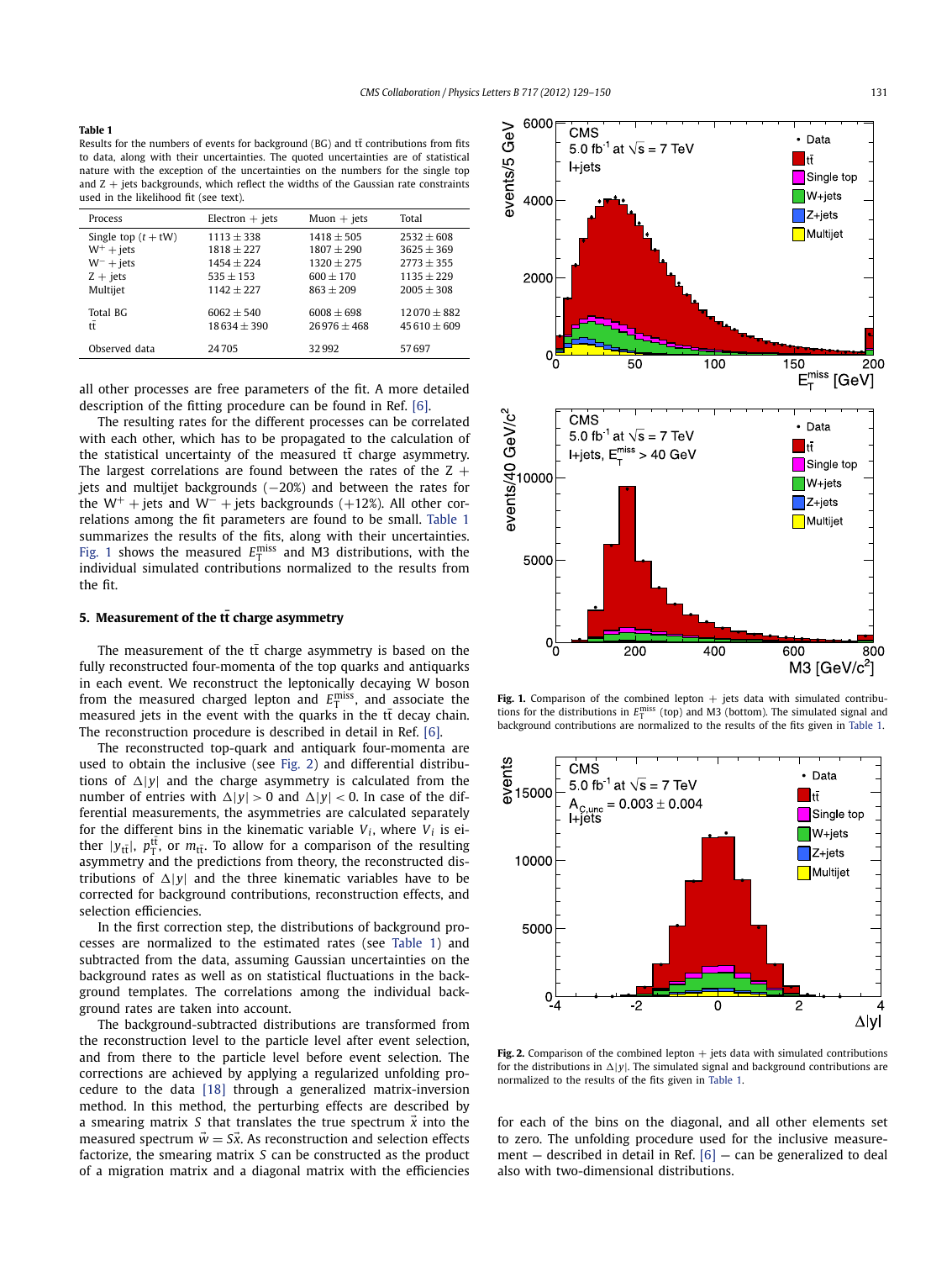

**Fig. 3.** Migration matrix (upper row) between the generated and the reconstructed values after the event selection for  $\Delta |y|$  (left) and for the measurement differential in  $m_{\rm ti}$ (right). Selection efficiency (lower row) as a function of generated  $\Delta|y|$ , defined with respect to inclusive tt production (left) and for the measurement differential in  $m_{\rm ti}$ (right).

The binning choice for a two-dimensional unfolding procedure has to fulfill some requirements in order to stabilize the unfolding procedure and to avoid a loss of resolution. For the applied unfolding procedure it is advised to use twice as many bins for the reconstructed spectra as for the unfolded spectra [\[18\].](#page-7-0) We use 16 (8) bins for the reconstructed (unfolded)  $\Delta |v|$  distribution and 6 (3) bins in the reconstructed (unfolded) *Vi* distributions. Furthermore it is desirable that the number of entries in each bin of the reconstructed distributions as well as in the unfolded distributions be approximately equal. The ranges for the bins in the unfolded kinematic variables are  $[0-0.41; 0.41-0.90; 0.90-\infty]$  for  $|y_{\text{tr}}|$ ,  $[0-23;$ 23–58; 58–∞] for  $p_T^{\text{tt}}$  in GeV/*c*, and [0–420; 420–512; 512–∞] for  $m_{t\bar{t}}$  in GeV/ $c^2$ . The binning choice for  $\Delta |y|$  is different in each bin of *Vi*, resulting in different amounts of vertical overlap between horizontally neighbouring bins in the two-dimensional distributions (for illustration see the binning in Fig. 3, lower right). For the regularization of these distributions used in the differential measurements all combinations of neighbouring bins are considered. Due to the partial vertical overlap of horizontally neighbouring bins for a given central bin there are up to four possible combinations, each weighted with a factor considering the amount of vertical overlap.

We use separate migration matrices and selection efficiencies for the inclusive measurement and the three differential measurements, obtained from  $t\bar{t}$  events simulated with powhec. Fig. 3 shows the migration matrices for the inclusive measurement and for the differential measurement in  $m_{t\bar{t}}$ , as an example for the three migration matrices for the differential measurements. While for the inclusive measurement the migration matrix describes the migration of selected events from true values of  $\Delta |y|$  to different reconstructed values, for the migration matrices of the differential measurements not only the migration between bins of  $\Delta |y|$ has to be taken into account, but also the migration between bins of *Vi*. The migration matrices for the differential measurements feature on large scale a grid of  $6 \times 3$  bins in  $V_i$  with each of these bins hosting a  $16 \times 8$  migration matrix describing the migration between different  $\Delta |y|$  values. The values of  $\Delta |y|$  and  $V_i$ affect the probability for an event to survive the event selection criteria. The selection efficiencies as a function of  $\Delta |y|$  for the inclusive measurement and as a function of  $\Delta |y|$  and  $m_{t\bar{t}}$  for the differential measurement in  $m_{\text{t\bar{t}}}$  are depicted in Fig. 3. The nearly symmetric shapes of the efficiency distributions imply that the effect of the event selection criteria on the  $t\bar{t}$  charge asymmetry is small.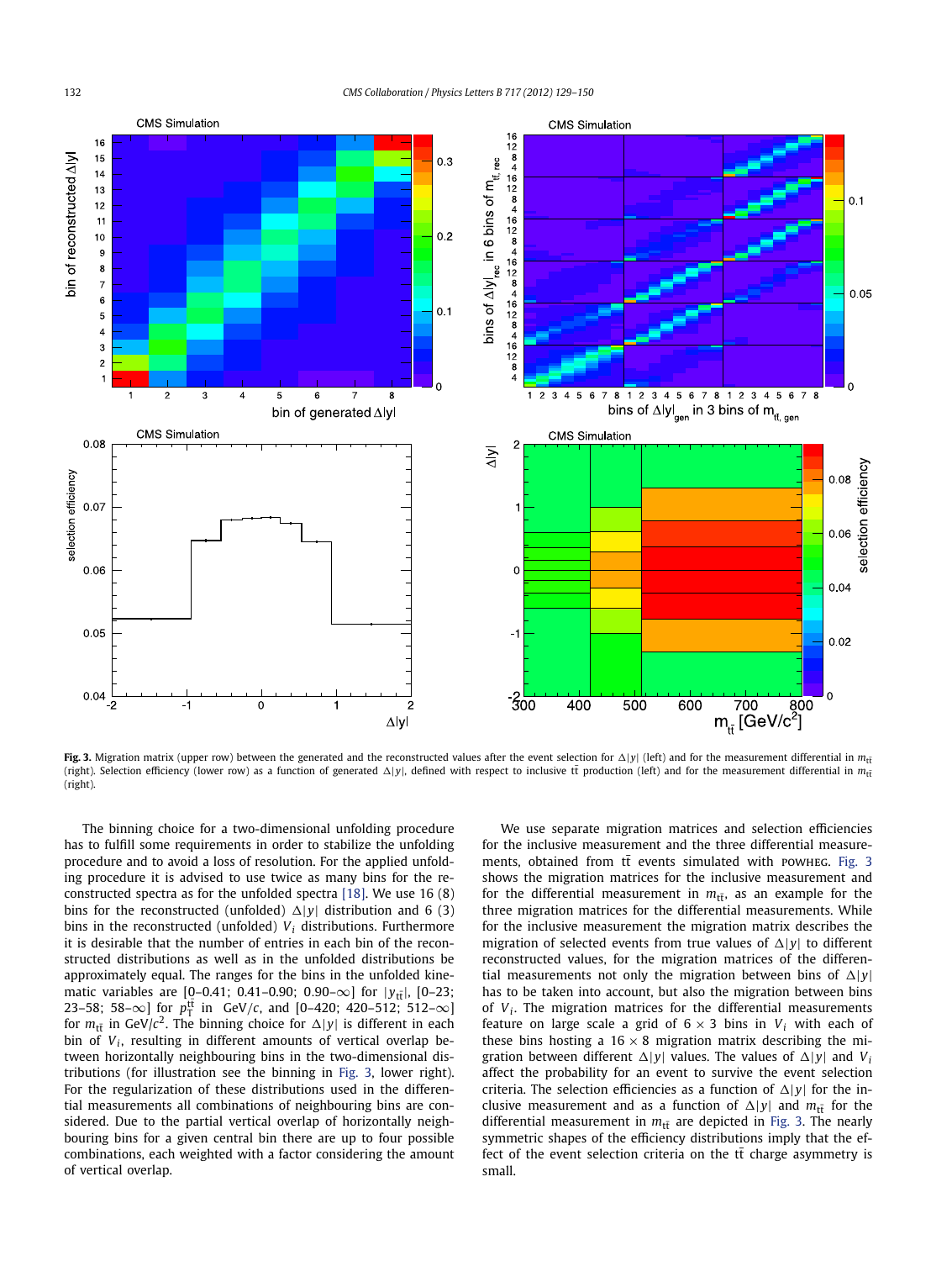The performance of the unfolding algorithm is tested in sets of pseudoexperiments, each of which provides a randomly generated sample distribution. For each pseudoexperiment the number of events from each contributing process is determined from a Poisson distribution around the mean of a Gaussian distribution centred around the measured event rate given in [Table 1,](#page-2-0) with a width corresponding to the respective uncertainty. We randomly draw the resulting number of events for each process from the respective simulated sample to generate distributions for each pseudoexperiment. Each distribution is then subjected to the background subtraction and unfolding procedure described above.

The average asymmetries from 50 000 pseudoexperiments for the inclusive as well as for the differential measurements agree well with the true asymmetries in the sample used to model the signal component and the pull distributions agree with expectations, indicating that the treatment of uncertainties is consistent with Gaussian behavior. To test the unfolding procedure for different asymmetries, we reweight the events of the default  $t\bar{t}$  sample according to their  $\Delta |y|$  value with a factor  $w = k \cdot \Delta |y| + 1$ , to artificially introduce asymmetries between  $-0.2$  and  $+0.2$ , and then perform pseudoexperiments for each of the reweighted distributions. For the differential measurements this test is performed in each of the three bins of  $V_i$  separately. In all cases we find only negligible, if any deviations of the ensemble means from the input values for the asymmetry. In addition to this global reweighting of events, one can define the reweighting factor *w* as a function of one of the kinematic variables,  $w = k(V_i) \cdot \Delta |y| + 1$ . Four scenarios with *k* rising or falling linearly with *Vi* and one scenario in which *k* rises quadratically are tested, generating asymmetries between −0*.*1 and +0.1. The effect of this reweighting dependent on  $V_i$  is tested in all three possibilities to measure  $A_C$  as a function of *V <sup>j</sup>*. These scenarios serve as tests of the model-independence of the unfolding procedure, and observed deviations from the expectations are considered for the estimate of the systematic uncertainties of the measurement.

#### **6. Estimation of systematic uncertainties**

Systematic uncertainties with an impact on the differential selection efficiency, on the reconstructed top-quark momenta, or on the background rates can bias the results. To evaluate each source of systematic uncertainty, we repeat the background estimation and the measurement of  $A<sub>C</sub>$  using modified simulated samples. The expected systematic uncertainty for each source is taken to be the shift in the values of the corrected asymmetry between the default measurement and the one using the modified templates. The systematic uncertainties can be divided into three different categories: experimental sources, uncertainties in the modeling of the signal and background processes, and uncertainties due to the applied unfolding procedure.

The following experimental sources of systematic uncertainties are evaluated: variations in the jet energy scale (JES), jet energy resolution (JER), b-tagging efficiency, and the lepton selection efficiency. In order to derive the modified templates the corrections on JES and JER for simulated events are changed by  $\pm 1$  standard deviations of their  $\eta$ - and  $p_T$ -dependent uncertainties. The overall scaling factor of the b-tagging efficiency does not affect the measurement, only *η*-dependent variations could in principle change the results. We therefore reweight events with b-tagged jets in the central region and in the forward regions maximally different within the b-tagging efficiency uncertainty. The effect on the  $A_C$ measurement is found to be negligible. In a similar manner, we vary the scale factor for the lepton selection efficiency within its uncertainties ( $\pm 1\%$  for muons;  $\pm 2\%$  for electrons), this time with maximally different weighting factors for positively and negatively charged leptons, as a possible difference could lead to artificial asymmetries. This conservative treatment covers possible detector asymmetries as well as the probability of mismeasuring the lepton charge.

Regarding the simulation of signal and background processes, several sources of systematic uncertainties are evaluated. The uncertainty associated with the choice of the event generator used for modeling the  $t\bar{t}$  signal is estimated by using simulated events generated with MADGRAPH instead of POWHEG for the determination of the smearing matrix. In addition, a signal sample with a different hadronization and shower modeling has been used (mc@nlo 4.0 [\[19\]](#page-7-0) interfaced to herwig [\[20\]\)](#page-7-0) to estimate the systematic uncertainty due to this part of the event generation. The effects of variations in the factorization and renormalization scales  $(Q<sup>2</sup>)$  are estimated for W + jets and tt events. For this purpose the strong coupling constant  $\alpha_s$  and the parton distribution functions (PDF) are recalculated for each event for the varied  $Q^2$  scale – either multiplied with a factor of 4 or 0.25. The  $Q^2$  scale is varied independently for  $W +$  jets and tt processes and the estimated uncertainties have been added in quadrature to obtain the resulting systematic uncertainty on the measurement. The systematic uncertainties on the measured asymmetry from the choice of PDFs for the colliding protons used in the simulated events are estimated using the CTEQ6.6 [\[21\]](#page-7-0) PDF set and the LHAPDF [\[22\]](#page-7-0) package. In addition, the effect of variations in the frequency of occurrence of pileup events, overlaid on the simulated signal and background events, is estimated.

As the first step of the correction of the measured distributions is the subtraction of the background, the measurement is sensitive to the asymmetries present in the background model and we therefore evaluate the influence of possible mismodeling of the two backgrounds which are most sensitive to mismodeling. The rates for positively charged and negatively charged W bosons are asymmetric and since the distributions of the two processes are slightly different, a mismodeling could artificially produce asymmetries. To estimate the effects from possible mismodeling of the W + jets background component, the templates for W<sup>+</sup> and W<sup>-</sup> processes are interchanged. Further studies are performed using a control sample enriched in  $W +$  jets events by selecting only events without b-tagged jets. The small observed differences between simulation and data in the inclusive distributions, as well as in the differential ones, are well encapsulated by the applied method to vary the  $W +$  jets template. The other background process that can show artificial asymmetries is the multijet background. This is the case if the rates for positively and negatively charged leptons differ in this sample. The multijet background is modeled using events from a sideband region, defined by inverting the requirements on the isolation of the charged lepton candidates. In these events the lepton rapidity is on average larger than the jet rapidities. As a result, the reconstructed leptonically decaying top-quark candidates have on average a larger absolute value of the rapidity than the hadronically decaying top-quark candidates, which in the end leads to different mean values of  $\Delta |y|$  for events with positively and negatively charged leptons, respectively. To account for this effect, we invert the sign of  $\Delta |y|$  for each event and use this altered template to model the multijet background.

The third category of systematic uncertainties deals with the impact of the limited number of simulated events and possible violations of the assumption that the applied unfolding procedure is model-independent. The impact of statistical uncertainties of the entries in the migration matrices is evaluated by repeating the measurement with altered migration matrices, where each element is varied within its statistical uncertainties. In addition to these uncertainties, we estimate the influence of possible dependencies of the asymmetry on one of the three kinematic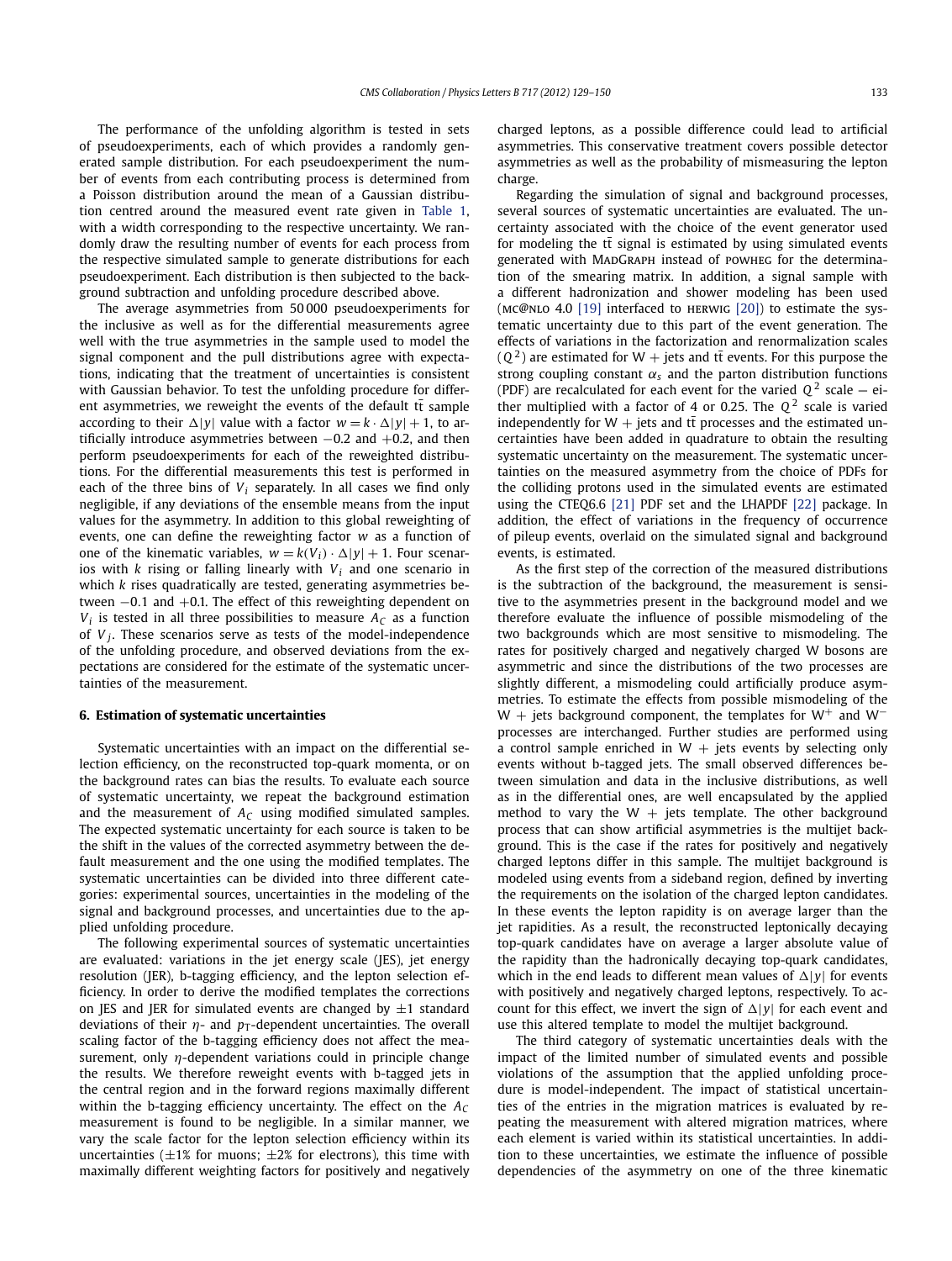<span id="page-5-0"></span>variables *Vi* ("model-dependence"). We perform pseudoexperiments with reweighted simulated signal samples and evaluate the differences between true and measured asymmetries in various reweighting scenarios, as described above. We take the average of the absolute values of the observed deviations and assign it as systematic uncertainty.

The contributions of the different sources of systematic uncertainties to the total uncertainty of the inclusive measurement are summarized in Table 2. The total systematic uncertainty is smaller than the one obtained in Ref. [\[6\].](#page-7-0) The two main changes in the evaluation of systematic uncertainties with respect to Ref. [\[6\],](#page-7-0) which account for this difference, are discussed below. Variations in the threshold for the matching of matrix elements and parton shower evolution for the simulation of the  $t\bar{t}$  signal [\[15\],](#page-7-0) causing the largest contribution to the total systematic uncertainty in the previous measurement, have no impact on the present measurement due to the usage of the NLO event generator powheg for modeling the tt signal. Furthermore, we do not quote a separate uncertainty due to variations in the amount of ISR and FSR on the measurement, as this contribution is covered by the uncertainties due to the choice of the  $Q^2$  scale and the model-dependence systematic. The probability for additional radiation increases with decreasing  $Q^2$  and vice versa. Due to the strong correlation between the amount of additional radiation and the transverse momentum



**Fig. 4.** Unfolded inclusive  $\Delta |y|$  distribution (upper left), corrected asymmetry as a function of  $|y_{\rm tf}|$  (upper right),  $p_{\rm T}^{\rm tr}$  (lower left), and  $m_{\rm tf}$  (lower right). The measured values are compared to NLO calculations for the SM - based on the calculations of Ref. [\[5\]](#page-7-0) - and to the predictions of a model featuring an effective axial-vector coupling of the gluon (EAG) [\[24\].](#page-7-0) The error bars on the differential asymmetry values indicate the statistical and total uncertainties, determined by adding statistical and systematic uncertainties in quadrature. The shaded areas indicate the theoretical uncertainties on the NLO calculations.

| Table 2                                                           |  |
|-------------------------------------------------------------------|--|
| Systematic uncertainties for the inclusive measurement of $A_C$ . |  |

| Systematic uncertainty    | Shift ( $\pm$ ) in inclusive $A_C$ |
|---------------------------|------------------------------------|
| <b>IES</b>                | 0.003                              |
| <b>IER</b>                | 0.002                              |
| Lepton ID/sel. efficiency | 0.006                              |
| Generator                 | 0.001                              |
| Hadronization             | 0.001                              |
| $Q^2$ scale               | 0.002                              |
| <b>PDF</b>                | 0.002                              |
| Pileup                    | < 0.001                            |
| $W +$ jets                | 0.004                              |
| Multijet                  | 0.001                              |
| Migration matrix          | 0.002                              |
| Model dependence          | 0.007                              |
| Total                     | 0.011                              |

of the  $t\bar{t}$  system, the variation of the generated asymmetry as a function of  $p_T^{\text{tt}}$ , as done in the estimation of the model dependence uncertainty, is also suited to estimate the effects of variations in the amount of ISR/FSR on the measurement.

The systematic uncertainties on the differential measurements are included in the error bars of the corrected differential distributions (see Fig. 4). Depending on  $V_i$  and the actual bin, the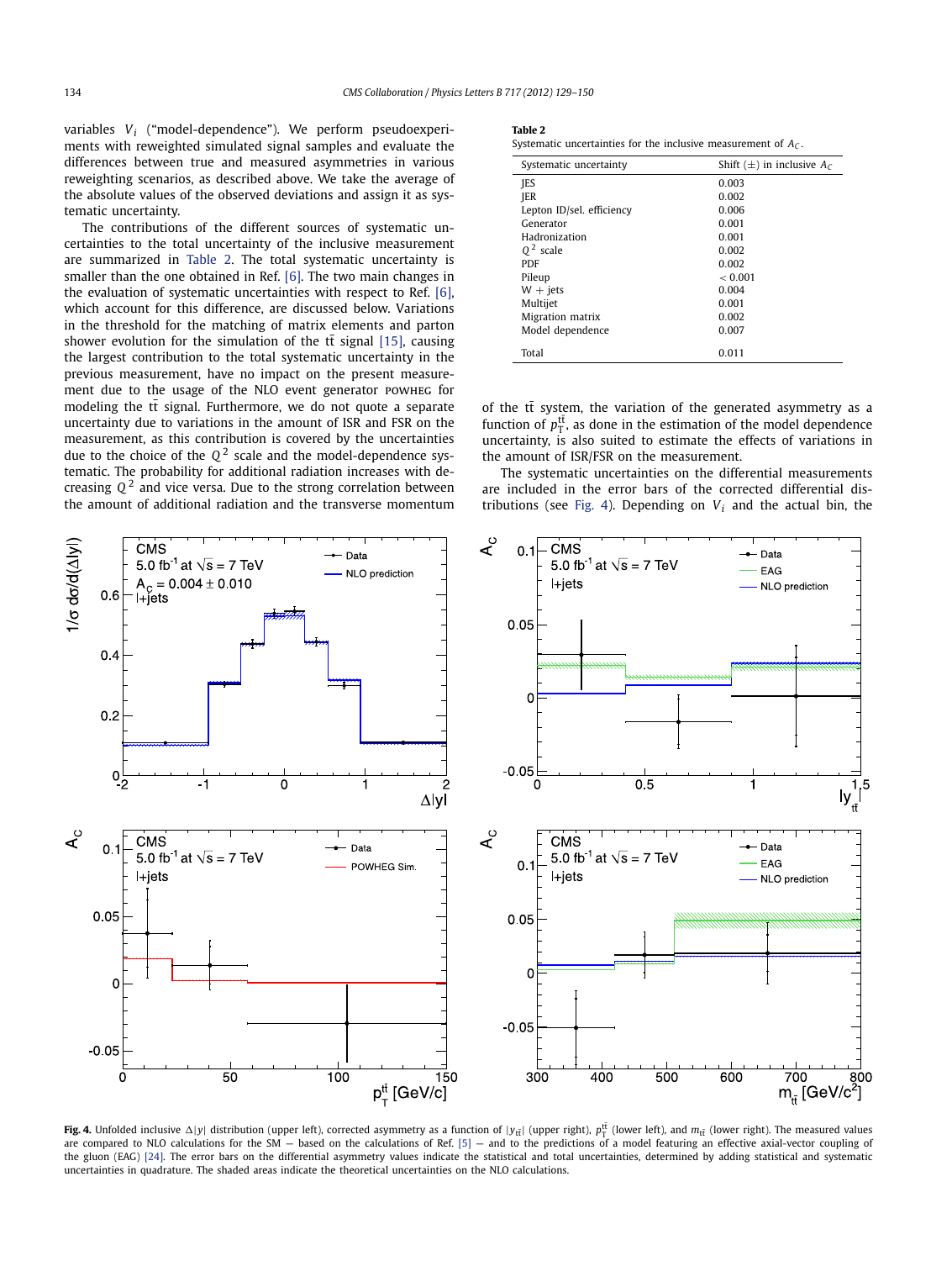#### **Table 3**

The measured inclusive asymmetry at the different stages of the analysis and the corresponding theoretical prediction from the SM.

| Uncorrected                 | $0.003 \pm 0.004$ (stat.)                     |
|-----------------------------|-----------------------------------------------|
| BG-subtracted               | $0.002 \pm 0.005$ (stat.) $\pm 0.003$ (syst.) |
| Final corrected             | $0.004 \pm 0.010$ (stat.) $\pm 0.011$ (syst.) |
| Theoretical prediction (SM) | $0.0115 + 0.0006$                             |

contributions from the different sources vary. The largest contributions arise from variations in the JES and the conservatively estimated uncertainties due to lepton selection efficiency and modeldependence as well as the statistical fluctuations of the migration matrix. The generator and hadronization uncertainty play a significant role for the measurements differential in  $m_{\text{t}t}$  and  $p_{\text{T}}^{\text{tt}}$ . The modeling of the major background, the  $W +$  jets process, is significant in the third bin of  $m_{\tilde{t}}$  and  $|y_{\tilde{t}}|$ .

#### **7. Results**

The unfolded  $\Delta |y|$  distribution, shown in [Fig. 4,](#page-5-0) is used to calculate the corrected inclusive asymmetry:

$$
A_C = 0.004 \pm 0.010 \text{ (stat.)} \pm 0.011 \text{ (syst.)}. \tag{2}
$$

Table 3 gives the values of the measured inclusive asymmetry at the different stages of the analysis.

The results of the three differential measurements can be found in Table 4 and [Fig. 4.](#page-5-0) The measured values are compared to the SM predictions  $-$  based on the calculation of Ref.  $[5]$   $-$  and as an illustrative example to the predictions from a BSM model that introduces an anomalous effective axial-vector coupling to the gluon at the one-loop level [\[23,24\].](#page-7-0) The gluon–quark vertex is treated in the approximation of an effective field theory with an order of 1 TeV scale for new physics contributions. This is a model that can explain the strong dependence of the forward–backward asymmetry on  $m_{t\bar{t}}$  as seen by CDF. As the theoretical predictions are normalized to the leading-order cross section and  $p_{\textrm{T}}^{\textrm{tt}}$  is zero at LO, no theoretical predictions are available for this differential measurement. Instead, we compare the measured asymmetries with the predictions obtained from powheg simulation. Within the uncertainties the data do not show any significant asymmetry and all measured values are consistent with a null asymmetry as well as with the SM predicted values. The current level of precision is not yet sufficient to discriminate the explored BSM model either.

#### **8. Conclusion**

An inclusive and three differential measurements of the charge asymmetry in  $t\bar{t}$  production at the LHC have been presented. Events with top-quark pairs decaying in the electron  $+$  jets and muon  $+$  jets channels were selected and a full  $t\bar{t}$  event reconstruction was performed to determine the four-momenta of the top quarks and antiquarks. The observed distributions were then corrected for acceptance and reconstruction effects. Although the measured values constitute the most precise determination of the tt charge asymmetry at the LHC to date, the current precision does not yet allow distinguishing a zero asymmetry from the values predicted in the standard model or in BSM theories. The reported results nonetheless indicate that LHC data disfavor large deviations from the SM predictions. To get a quantitative picture and to answer the question whether or not the observed slight difference between  $A_{FB}$  at the Tevatron and  $A_C$  at the LHC is due to BSM physics, it is essential to further explore  $A_C$ . This is especially true in kinematic regions where the  $q\bar{q} \rightarrow t\bar{t}$  contribution, and thus the charge asymmetry, is enhanced.

#### **Acknowledgements**

We thank G. Rodrigo, and J.H. Kühn for fruitful discussions and congratulate our colleagues in the CERN accelerator departments for the excellent performance of the LHC machine. We thank the technical and administrative staff at CERN and other CMS institutes, and acknowledge support from: FMSR (Austria); FNRS and FWO (Belgium); CNPq, CAPES, FAPERJ, and FAPESP (Brazil); MES (Bulgaria); CERN; CAS, MoST, and NSFC (China); COLCIENCIAS (Colombia); MSES (Croatia); RPF (Cyprus); MoER, SF0690030s09 and ERDF (Estonia); Academy of Finland, MEC, and HIP (Finland); CEA and CNRS/IN2P3 (France); BMBF, DFG, and HGF (Germany); GSRT (Greece); OTKA and NKTH (Hungary); DAE and DST (India); IPM (Iran); SFI (Ireland); INFN (Italy); NRF and WCU (Republic of Korea); LAS (Lithuania); CINVESTAV, CONACYT, SEP, and UASLP-FAI (Mexico); MSI (New Zealand); PAEC (Pakistan); MSHE and NSC (Poland); FCT (Portugal); JINR (Armenia, Belarus, Georgia, Ukraine, Uzbekistan); MON, RosAtom, RAS and RFBR (Russia); MSTD (Serbia); MICINN and CPAN (Spain); Swiss Funding Agencies (Switzerland); NSC (Taipei); TUBITAK and TAEK (Turkey); STFC (United Kingdom); DOE and NSF (USA).

Individuals have received support from the Marie-Curie programme and the European Research Council (European Union); the Leventis Foundation; the A.P. Sloan Foundation; the Alexander von Humboldt Foundation; the Belgian Federal Science Policy Office; the Fonds pour la Formation à la Recherche dans l'Industrie et dans l'Agriculture (FRIA-Belgium); the Agentschap voor Innovatie door Wetenschap en Technologie (IWT-Belgium); the Council of Science and Industrial Research, India; and the HOMING PLUS programme of Foundation for Polish Science, cofinanced from European Union, Regional Development Fund.

#### **Open access**

This article is published Open Access at [sciencedirect.com.](http://www.sciencedirect.com) It is distributed under the terms of the Creative Commons Attribution License 3.0, which permits unrestricted use, distribution, and reproduction in any medium, provided the original authors and source are credited.

#### **Table 4**

The corrected asymmetry values in three bins of the kinematic variables  $|y_{\rm tf}|$ ,  $p_{\rm T,t\bar{t}},$  and  $m_{\rm t\bar{t}}$  with statistical and systematic uncertainties, along with the SM predictions (in case of  $p_T^{\text{tt}}$  we compare to the values obtained from powheg simulation).

| Kinematic variable                      | $AC$ in bin 1                | $AC$ in bin 2            | $AC$ in bin 3            |
|-----------------------------------------|------------------------------|--------------------------|--------------------------|
| $y_{t\bar{t}}$                          | $0.029 + 0.021 + 0.010$      | $-0.016 + 0.015 + 0.010$ | $0.001 + 0.026 + 0.022$  |
| $ y_{\text{tf}} $ (SM pred.)            | $0.0030 + 0.0002$            | $0.0086 + 0.0004$        | $0.0235 + 0.0010$        |
| $p_{\text{T}}^{\text{t}\bar{\text{t}}}$ | $0.037 + 0.025 + 0.022$      | $0.014 + 0.014 + 0.012$  | $-0.030 + 0.021 + 0.019$ |
| $p_{\rm T}^{\rm tt}$ (simulation)       | $0.0185 + 0.0004$            | $0.0022 + 0.0004$        | $0.0006 + 0.0004$        |
| $m_{t\bar{t}}$                          | $-0.051 \pm 0.027 \pm 0.021$ | $0.017 + 0.017 + 0.014$  | $0.019 + 0.017 + 0.023$  |
| $m_{\rm tf}$ (SM pred.)                 | $0.0077 \pm 0.0003$          | $0.0112 + 0.0004$        | $0.0157 + 0.0006$        |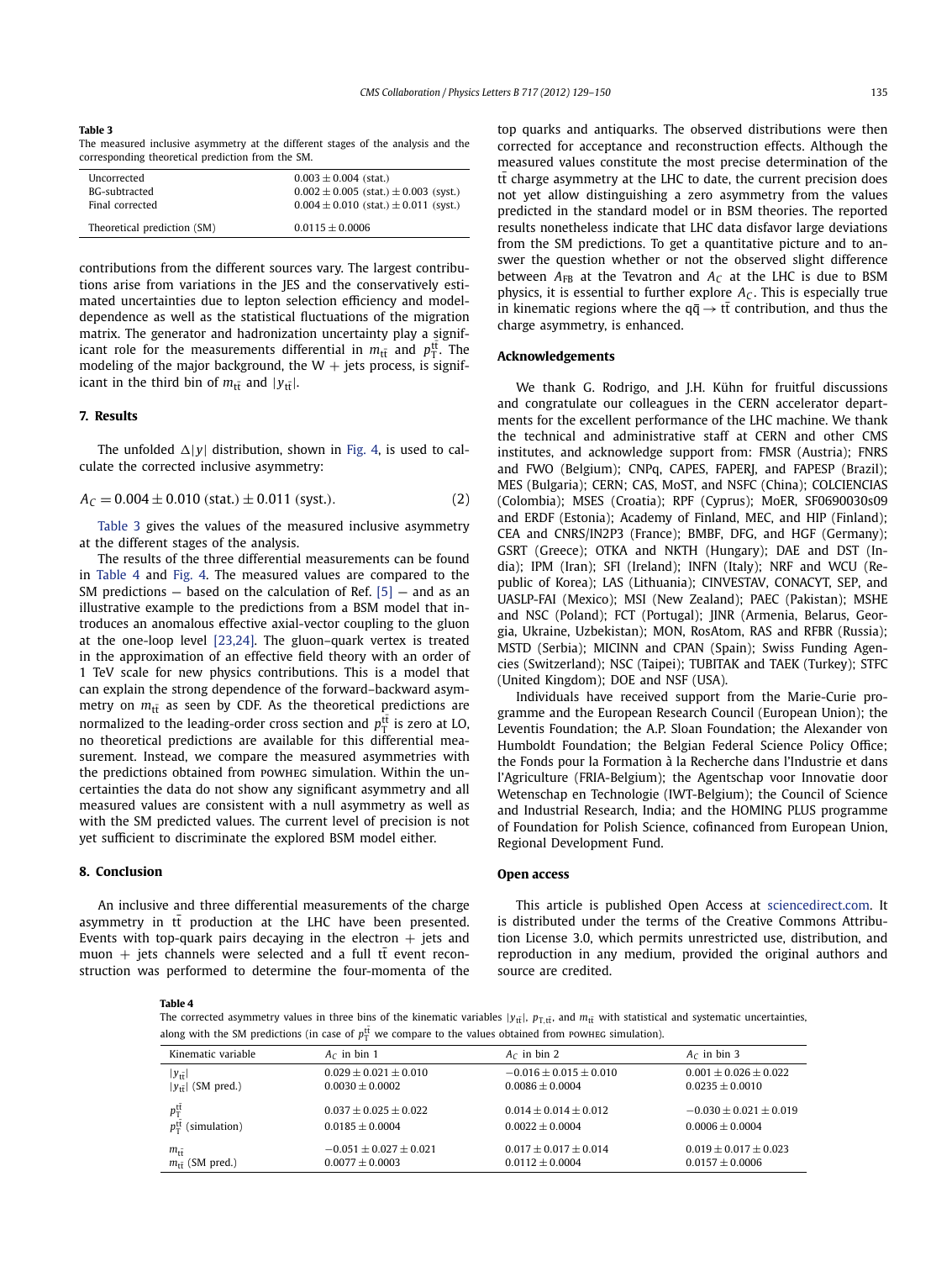- <span id="page-7-0"></span>[1] T. Aaltonen, et al., Phys. Rev. D 83 (2011) 112003, arXiv:1101.0034, [http://dx.](http://dx.doi.org/10.1103/PhysRevD.83.112003) [doi.org/10.1103/PhysRevD.83.112003.](http://dx.doi.org/10.1103/PhysRevD.83.112003)
- [2] V.M. Abazov, et al., Phys. Rev. D 84 (2011) 112005, [http://dx.doi.org/10.1103/](http://dx.doi.org/10.1103/PhysRevD.84.112005) [PhysRevD.84.112005.](http://dx.doi.org/10.1103/PhysRevD.84.112005)
- [3] J.A. Aguilar-Saavedra, M. Perez-Victoria, Phys. Rev. D 84 (2011) 115013, arXiv: 1105.4606, [http://dx.doi.org/10.1103/PhysRevD.84.115013.](http://dx.doi.org/10.1103/PhysRevD.84.115013)
- [4] J.H. Kühn, G. Rodrigo, Phys. Rev. Lett. 81 (1998) 49, arXiv:hep-ph/9802268, [http://dx.doi.org/10.1103/PhysRevLett.81.49.](http://dx.doi.org/10.1103/PhysRevLett.81.49)
- [5] J.H. Kühn, G. Rodrigo, JHEP 1201 (2012) 063, arXiv:1109.6830, [http://dx.doi.org/](http://dx.doi.org/10.1007/JHEP01(2012)063) [10.1007/JHEP01\(2012\)063.](http://dx.doi.org/10.1007/JHEP01(2012)063)
- [6] S. Chatrchyan, et al., Phys. Lett. B 709 (2012) 28, arXiv:1112.5100, [http://dx.doi.](http://dx.doi.org/10.1016/j.physletb.2012.01.078) [org/10.1016/j.physletb.2012.01.078.](http://dx.doi.org/10.1016/j.physletb.2012.01.078)
- [7] G. Aad, et al., Eur. Phys. J. C 72 (2012) 2039, arXiv:1203.4211, [http://dx.doi.org/](http://dx.doi.org/10.1140/epjc/s10052-012-2039-5) [10.1140/epjc/s10052-012-2039-5.](http://dx.doi.org/10.1140/epjc/s10052-012-2039-5)
- [8] J. Drobnak, J.F. Kamenik, J. Zupan, Flipping tt asymmetries at the Tevatron and the LHC, arXiv:1205.4721, 2012.
- [9] J.A. Aguilar-Saavedra, A. Juste, Collider-independent tt forward-backward asymmetries, arXiv:1205.1898, 2012.
- [10] G. Rodrigo, P. Ferrario, Nuovo Cim. C 33 (2010) 221, arXiv:1007.4328, [http://dx.](http://dx.doi.org/10.1393/ncc/i2010-10646-5) [doi.org/10.1393/ncc/i2010-10646-5.](http://dx.doi.org/10.1393/ncc/i2010-10646-5)
- [11] S. Chatrchyan, et al., JINST 03 (2008) S08004, [http://dx.doi.org/10.1088/1748-](http://dx.doi.org/10.1088/1748-0221/3/08/S08004) [0221/3/08/S08004.](http://dx.doi.org/10.1088/1748-0221/3/08/S08004)
- [12] J. Alwall, M. Herquet, F. Maltoni, O. Mattelaer, T. Stelzer, JHEP 1106 (2011) 128, arXiv:1106.0522, [http://dx.doi.org/10.1007/JHEP06\(2011\)128](http://dx.doi.org/10.1007/JHEP06(2011)128).
- [13] S. Alioli, P. Nason, C. Oleari, E. Re, JHEP 1006 (2010) 043, arXiv:1002.2581, [http://dx.doi.org/10.1007/JHEP06\(2010\)043](http://dx.doi.org/10.1007/JHEP06(2010)043).
- [14] T. Sjöstrand, S. Mrenna, P.Z. Skands, JHEP 0605 (2006) 026, arXiv:hep-ph/ 0603175, [http://dx.doi.org/10.1088/1126-6708/2006/05/026.](http://dx.doi.org/10.1088/1126-6708/2006/05/026)
- [15] M.L. Mangano, M. Moretti, F. Piccinini, M. Treccani, JHEP 0701 (2007) 013, arXiv:hep-ph/0611129, [http://dx.doi.org/10.1088/1126-6708/2007/01/013.](http://dx.doi.org/10.1088/1126-6708/2007/01/013)
- [16] R. Field, Acta Phys. Polon. B 42 (2011) 2631, [http://dx.doi.org/10.5506/](http://dx.doi.org/10.5506/APhysPolB.42.2631) [APhysPolB.42.2631.](http://dx.doi.org/10.5506/APhysPolB.42.2631)
- [17] CMS Collaboration, Particle-flow event reconstruction in CMS and performance for jets, taus, and  $E_T^{\text{miss}}$ , CMS Physics Analysis Summary CMS-PAS-PFT-09-001, 2009, <http://cdsweb.cern.ch/record/1194487>.
- [18] V. Blobel, An unfolding method for high energy physics experiments, arXiv: hep-ex/0208022, 2002.
- [19] S. Frixione, B.R. Webber, JHEP 0206 (2002) 029, arXiv:hep-ph/0204244, [http://](http://dx.doi.org/10.1088/1126-6708/2002/06/029) [dx.doi.org/10.1088/1126-6708/2002/06/029.](http://dx.doi.org/10.1088/1126-6708/2002/06/029)
- [20] G. Corcella, I.G. Knowles, G. Marchesini, S. Moretti, K. Odagiri, et al., HERWIG 6.5 release note, arXiv:hep-ph/0210213, 2002.
- [21] P.M. Nadolsky, H.-L. Lai, Q.-H. Cao, J. Juston, J. Pumplin, D. Stump, W.-K. Tung, C.-P. Yuan, Phys. Rev. D 78 (2008) 013004, arXiv:0802.0007, [http://dx.doi.org/](http://dx.doi.org/10.1103/PhysRevD.78.013004) [10.1103/PhysRevD.78.013004.](http://dx.doi.org/10.1103/PhysRevD.78.013004)
- [22] M.R. Whalley, D. Bourilkov, R.C. Group, The Les Houches Accord PDFs (LHAPDF) and LHAGLUE, arXiv:hep-ph/0508110, 2005.
- [23] E. Gabrielli, A. Racioppi, M. Raidal, Phys. Rev. D 85 (2012) 074021, arXiv: 1112.5885v1, <http://dx.doi.org/10.1103/PhysRevD.85.074021>.
- [24] G. Brooijmans, et al., Les Houches 2011: Physics at TeV colliders new physics working group report, arXiv:1203.1488, 2012.

#### **CMS Collaboration**

#### S. Chatrchyan, V. Khachatryan, A.M. Sirunyan, A. Tumasyan

*Yerevan Physics Institute, Yerevan, Armenia*

W. Adam, E. Aguilo, T. Bergauer, M. Dragicevic, J. Erö, C. Fabjan<sup>[1](#page-20-0)</sup>, M. Friedl, R. Frühwirth<sup>1</sup>. V.M. Ghete. J. Hammer, N. Hörmann, J. Hrubec, M. Jeitler <sup>1</sup>, W. Kiesenhofer, V. Knünz, M. Krammer <sup>1</sup>, D. Liko, I. Mikulec, M. Pernicka <sup>†</sup>, B. Rahbaran, C. Rohringer, H. Rohringer, R. Schöfbeck, J. Strauss, A. Taurok, P. Wagner, W. Waltenberger, G. Walzel, E. Widl, C.-E. Wulz [1](#page-20-0)

*Institut für Hochenergiephysik der OeAW, Wien, Austria*

#### V. Mossolov, N. Shumeiko, J. Suarez Gonzalez

*National Centre for Particle and High Energy Physics, Minsk, Belarus*

S. Bansal, T. Cornelis, E.A. De Wolf, X. Janssen, S. Luyckx, L. Mucibello, S. Ochesanu, B. Roland, R. Rougny, M. Selvaggi, Z. Staykova, H. Van Haevermaet, P. Van Mechelen, N. Van Remortel, A. Van Spilbeeck

*Universiteit Antwerpen, Antwerpen, Belgium*

F. Blekman, S. Blyweert, J. D'Hondt, R. Gonzalez Suarez, A. Kalogeropoulos, M. Maes, A. Olbrechts, W. Van Doninck, P. Van Mulders, G.P. Van Onsem, I. Villella

*Vrije Universiteit Brussel, Brussel, Belgium*

B. Clerbaux, G. De Lentdecker, V. Dero, A.P.R. Gay, T. Hreus, A. Léonard, P.E. Marage, T. Reis, L. Thomas, C. Vander Velde, P. Vanlaer, J. Wang

*Université Libre de Bruxelles, Bruxelles, Belgium*

V. Adler, K. Beernaert, A. Cimmino, S. Costantini, G. Garcia, M. Grunewald, B. Klein, J. Lellouch, A. Marinov, J. Mccartin, A.A. Ocampo Rios, D. Ryckbosch, N. Strobbe, F. Thyssen, M. Tytgat, P. Verwilligen, S. Walsh, E. Yazgan, N. Zaganidis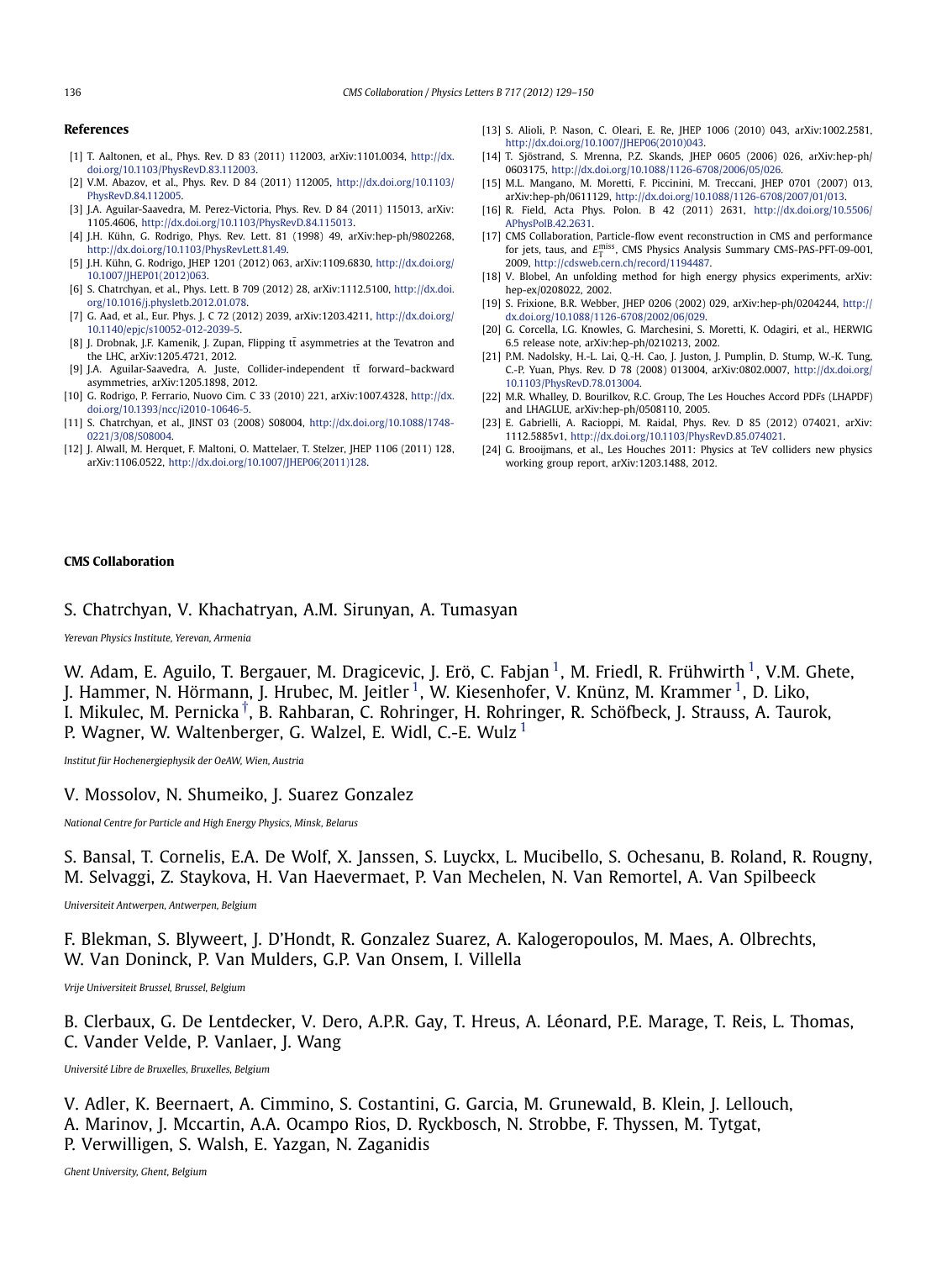S. Basegmez, G. Bruno, R. Castello, L. Ceard, C. Delaere, T. du Pree, D. Favart, L. Forthomme, A. Giammanco [2,](#page-20-0) J. Hollar, V. Lemaitre, J. Liao, O. Militaru, C. Nuttens, D. Pagano, A. Pin, K. Piotrzkowski, N. Schul, J.M. Vizan Garcia

*Université Catholique de Louvain, Louvain-la-Neuve, Belgium*

### N. Beliy, T. Caebergs, E. Daubie, G.H. Hammad

*Université de Mons, Mons, Belgium*

G.A. Alves, M. Correa Martins Junior, D. De Jesus Damiao, T. Martins, M.E. Pol, M.H.G. Souza

*Centro Brasileiro de Pesquisas Fisicas, Rio de Janeiro, Brazil*

W.L. Aldá Júnior, W. Carvalho, A. Custódio, E.M. Da Costa, C. De Oliveira Martins, S. Fonseca De Souza, D. Matos Figueiredo, L. Mundim, H. Nogima, V. Oguri, W.L. Prado Da Silva, A. Santoro, L. Soares Jorge, A. Sznajder

*Universidade do Estado do Rio de Janeiro, Rio de Janeiro, Brazil*

C.A. Bernardes<sup>3</sup>, F.A. Dias<sup>4</sup>, T.R. Fernandez Perez Tomei, E.M. Gregores<sup>3</sup>, C. Lagana, F. Marinho, P.G. Mercadante<sup>3</sup>, S.F. Novaes, Sandra S. Padula

*Instituto de Fisica Teorica, Universidade Estadual Paulista, Sao Paulo, Brazil*

V. Genchev<sup>5</sup>, P. Iaydiiev<sup>5</sup>, S. Piperov, M. Rodozov, S. Stoykova, G. Sultanov, V. Tcholakov, R. Trayanov, M. Vutova

*Institute for Nuclear Research and Nuclear Energy, Sofia, Bulgaria*

#### A. Dimitrov, R. Hadjiiska, V. Kozhuharov, L. Litov, B. Pavlov, P. Petkov

*University of Sofia, Sofia, Bulgaria*

J.G. Bian, G.M. Chen, H.S. Chen, C.H. Jiang, D. Liang, S. Liang, X. Meng, J. Tao, J. Wang, X. Wang, Z. Wang, H. Xiao, M. Xu, J. Zang, Z. Zhang

*Institute of High Energy Physics, Beijing, China*

# C. Asawatangtrakuldee, Y. Ban, S. Guo, Y. Guo, W. Li, S. Liu, Y. Mao, S.J. Qian, H. Teng, D. Wang, L. Zhang, B. Zhu, W. Zou

*State Key Lab. of Nucl. Phys. and Tech., Peking University, Beijing, China*

#### C. Avila, J.P. Gomez, B. Gomez Moreno, A.F. Osorio Oliveros, J.C. Sanabria

*Universidad de Los Andes, Bogota, Colombia*

# N. Godinovic, D. Lelas, R. Plestina  $<sup>6</sup>$ , D. Polic, I. Puljak  $<sup>5</sup>$  $<sup>5</sup>$  $<sup>5</sup>$ </sup></sup>

*Technical University of Split, Split, Croatia*

#### Z. Antunovic, M. Kovac

*University of Split, Split, Croatia*

#### V. Brigljevic, S. Duric, K. Kadija, J. Luetic, S. Morovic

*Institute Rudjer Boskovic, Zagreb, Croatia*

#### A. Attikis, M. Galanti, G. Mavromanolakis, J. Mousa, C. Nicolaou, F. Ptochos, P.A. Razis

*University of Cyprus, Nicosia, Cyprus*

M. Finger, M. Finger Jr.

*Charles University, Prague, Czech Republic*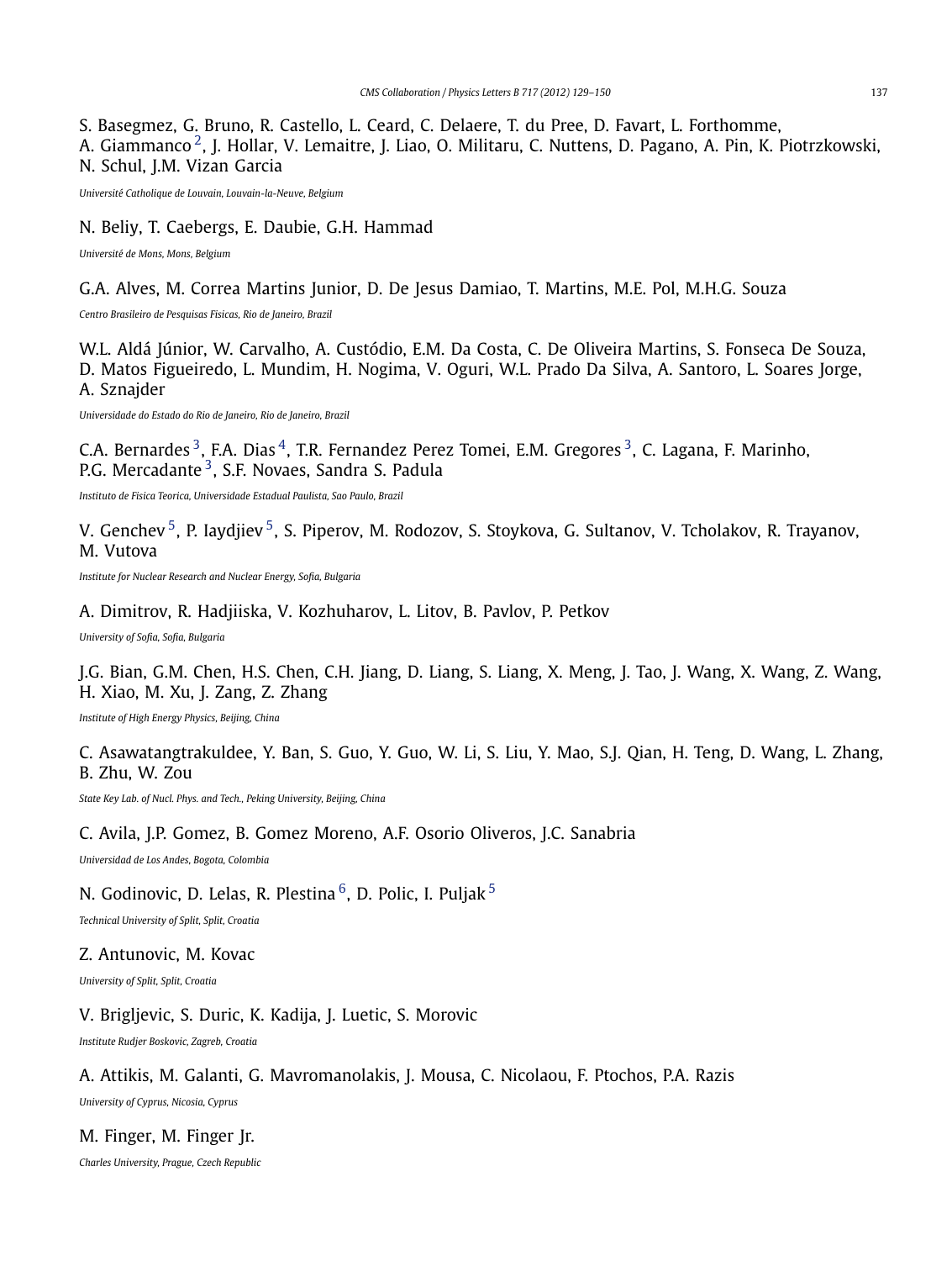# Y. Assran<sup>7</sup>, S. Elgammal<sup>[8](#page-20-0)</sup>, A. Ellithi Kamel<sup>9</sup>, S. Khalil<sup>8</sup>, M.A. Mahmoud <sup>[10](#page-20-0)</sup>, A. Radi <sup>[11](#page-20-0), [12](#page-20-0)</sup>

*Academy of Scientific Research and Technology of the Arab Republic of Egypt, Egyptian Network of High Energy Physics, Cairo, Egypt*

## M. Kadastik, M. Müntel, M. Raidal, L. Rebane, A. Tiko

*National Institute of Chemical Physics and Biophysics, Tallinn, Estonia*

## P. Eerola, G. Fedi, M. Voutilainen

*Department of Physics, University of Helsinki, Helsinki, Finland*

J. Härkönen, A. Heikkinen, V. Karimäki, R. Kinnunen, M.J. Kortelainen, T. Lampén, K. Lassila-Perini, S. Lehti, T. Lindén, P. Luukka, T. Mäenpää, T. Peltola, E. Tuominen, J. Tuominiemi, E. Tuovinen, D. Ungaro, L. Wendland

*Helsinki Institute of Physics, Helsinki, Finland*

### K. Banzuzi, A. Karjalainen, A. Korpela, T. Tuuva

*Lappeenranta University of Technology, Lappeenranta, Finland*

M. Besancon, S. Choudhury, M. Dejardin, D. Denegri, B. Fabbro, J.L. Faure, F. Ferri, S. Ganjour, A. Givernaud, P. Gras, G. Hamel de Monchenault, P. Jarry, E. Locci, J. Malcles, L. Millischer, A. Nayak, J. Rander, A. Rosowsky, I. Shreyber, M. Titov

*DSM/IRFU, CEA/Saclay, Gif-sur-Yvette, France*

S. Baffioni, F. Beaudette, L. Benhabib, L. Bianchini, M. Bluj [13,](#page-20-0) C. Broutin, P. Busson, C. Charlot, N. Daci, T. Dahms, L. Dobrzynski, R. Granier de Cassagnac, M. Haguenauer, P. Miné, C. Mironov, M. Nguyen, C. Ochando, P. Paganini, D. Sabes, R. Salerno, Y. Sirois, C. Veelken, A. Zabi

*Laboratoire Leprince-Ringuet, Ecole Polytechnique, IN2P3-CNRS, Palaiseau, France*

J.-L. Agram <sup>14</sup>, J. Andrea, D. Bloch, D. Bodin, J.-M. Brom, M. Cardaci, E.C. Chabert, C. Collard, E. Conte <sup>14</sup>, F. Drouhin [14,](#page-20-0) C. Ferro, J.-C. Fontaine [14,](#page-20-0) D. Gelé, U. Goerlach, P. Juillot, A.-C. Le Bihan, P. Van Hove

*Institut Pluridisciplinaire Hubert Curien, Université de Strasbourg, Université de Haute Alsace Mulhouse, CNRS/IN2P3, Strasbourg, France*

## F. Fassi, D. Mercier

*Centre de Calcul de l'Institut National de Physique Nucleaire et de Physique des Particules (IN2P3), Villeurbanne, France*

S. Beauceron, N. Beaupere, O. Bondu, G. Boudoul, J. Chasserat, R. Chierici<sup>5</sup>, D. Contardo, P. Depasse, H. El Mamouni, J. Fay, S. Gascon, M. Gouzevitch, B. Ille, T. Kurca, M. Lethuillier, L. Mirabito, S. Perries, V. Sordini, S. Tosi, Y. Tschudi, P. Verdier, S. Viret

*Université de Lyon, Université Claude Bernard Lyon 1, CNRS-IN2P3, Institut de Physique Nucléaire de Lyon, Villeurbanne, France*

## V. Roinishvili

*E. Andronikashvili Institute of Physics, Academy of Science, Tbilisi, Georgia*

G. Anagnostou, S. Beranek, M. Edelhoff, L. Feld, N. Heracleous, O. Hindrichs, R. Jussen, K. Klein, J. Merz, A. Ostapchuk, A. Perieanu, F. Raupach, J. Sammet, S. Schael, D. Sprenger, H. Weber, B. Wittmer, V. Zhukov [15](#page-20-0)

*RWTH Aachen University, I. Physikalisches Institut, Aachen, Germany*

M. Ata, J. Caudron, E. Dietz-Laursonn, D. Duchardt, M. Erdmann, R. Fischer, A. Güth, T. Hebbeker, C. Heidemann, K. Hoepfner, D. Klingebiel, P. Kreuzer, J. Lingemann, C. Magass, M. Merschmeyer, A. Meyer, M. Olschewski, P. Papacz, H. Pieta, H. Reithler, S.A. Schmitz, L. Sonnenschein, J. Steggemann, D. Teyssier, M. Weber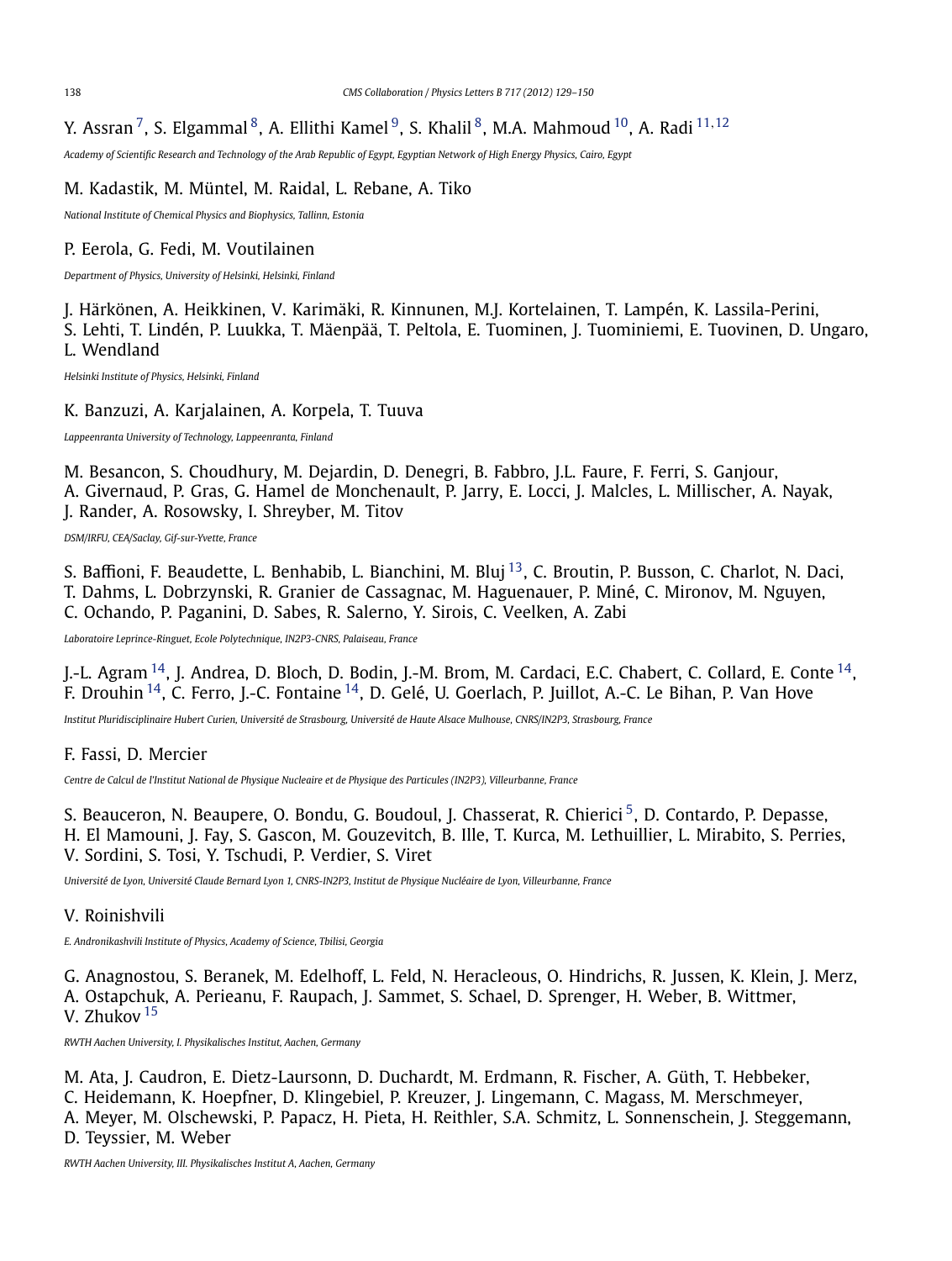M. Bontenackels, V. Cherepanov, G. Flügge, H. Geenen, M. Geisler, W. Haj Ahmad, F. Hoehle, B. Kargoll, T. Kress, Y. Kuessel, A. Nowack, L. Perchalla, O. Pooth, J. Rennefeld, P. Sauerland, A. Stahl

*RWTH Aachen University, III. Physikalisches Institut B, Aachen, Germany*

M. Aldaya Martin, J. Behr, W. Behrenhoff, U. Behrens, M. Bergholz <sup>16</sup>, A. Bethani, K. Borras, A. Burgmeier, A. Cakir, L. Calligaris, A. Campbell, E. Castro, F. Costanza, D. Dammann, C. Diez Pardos, G. Eckerlin, D. Eckstein, G. Flucke, A. Geiser, I. Glushkov, P. Gunnellini, S. Habib, J. Hauk, G. Hellwig, H. Jung, M. Kasemann, P. Katsas, C. Kleinwort, H. Kluge, A. Knutsson, M. Krämer, D. Krücker, E. Kuznetsova, W. Lange, W. Lohmann [16,](#page-20-0) B. Lutz, R. Mankel, I. Marfin, M. Marienfeld, I.-A. Melzer-Pellmann, A.B. Meyer, J. Mnich, A. Mussgiller, S. Naumann-Emme, J. Olzem, H. Perrey, A. Petrukhin, D. Pitzl, A. Raspereza, P.M. Ribeiro Cipriano, C. Riedl, E. Ron, M. Rosin, J. Salfeld-Nebgen, R. Schmidt <sup>16</sup>, T. Schoerner-Sadenius, N. Sen, A. Spiridonov, M. Stein, R. Walsh, C. Wissing

*Deutsches Elektronen-Synchrotron, Hamburg, Germany*

C. Autermann, V. Blobel, J. Draeger, H. Enderle, J. Erfle, U. Gebbert, M. Görner, T. Hermanns, R.S. Höing, K. Kaschube, G. Kaussen, H. Kirschenmann, R. Klanner, J. Lange, B. Mura, F. Nowak, T. Peiffer, N. Pietsch, D. Rathjens, C. Sander, H. Schettler, P. Schleper, E. Schlieckau, A. Schmidt, M. Schröder, T. Schum, M. Seidel, V. Sola, H. Stadie, G. Steinbrück, J. Thomsen, L. Vanelderen

*University of Hamburg, Hamburg, Germany*

C. Barth, J. Berger, C. Böser, T. Chwalek, W. De Boer, A. Descroix, A. Dierlamm, M. Feindt, M. Guthoff<sup>5</sup>. C. Hackstein, F. Hartmann, T. Hauth<sup>[5](#page-20-0)</sup>, M. Heinrich, H. Held, K.H. Hoffmann, S. Honc, I. Katkov <sup>15</sup>, J.R. Komaragiri, P. Lobelle Pardo, D. Martschei, S. Mueller, Th. Müller, M. Niegel, A. Nürnberg, O. Oberst, A. Oehler, J. Ott, G. Quast, K. Rabbertz, F. Ratnikov, N. Ratnikova, S. Röcker, F. Roscher, A. Scheurer, F.-P. Schilling, G. Schott, H.J. Simonis, F.M. Stober, D. Troendle, R. Ulrich, J. Wagner-Kuhr, S. Wayand, T. Weiler, M. Zeise

*Institut für Experimentelle Kernphysik, Karlsruhe, Germany*

G. Daskalakis, T. Geralis, S. Kesisoglou, A. Kyriakis, D. Loukas, I. Manolakos, A. Markou, C. Markou, C. Mavrommatis, E. Ntomari

*Institute of Nuclear Physics "Demokritos", Aghia Paraskevi, Greece*

#### L. Gouskos, T.J. Mertzimekis, A. Panagiotou, N. Saoulidou

*University of Athens, Athens, Greece*

# I. Evangelou, C. Foudas<sup>5</sup>, P. Kokkas, N. Manthos, I. Papadopoulos, V. Patras

*University of Ioánnina, Ioánnina, Greece*

G. Bencze, C. Hajdu <sup>5</sup>, P. Hidas, D. Horvath  $^{17}$ , F. Sikler, V. Veszpremi, G. Vesztergombi  $^{18}$  $^{18}$  $^{18}$ 

*KFKI Research Institute for Particle and Nuclear Physics, Budapest, Hungary*

#### N. Beni, S. Czellar, J. Molnar, J. Palinkas, Z. Szillasi

*Institute of Nuclear Research ATOMKI, Debrecen, Hungary*

## J. Karancsi, P. Raics, Z.L. Trocsanyi, B. Ujvari

*University of Debrecen, Debrecen, Hungary*

## S.B. Beri, V. Bhatnagar, N. Dhingra, R. Gupta, M. Jindal, M. Kaur, M.Z. Mehta, N. Nishu, L.K. Saini, A. Sharma, J. Singh

*Panjab University, Chandigarh, India*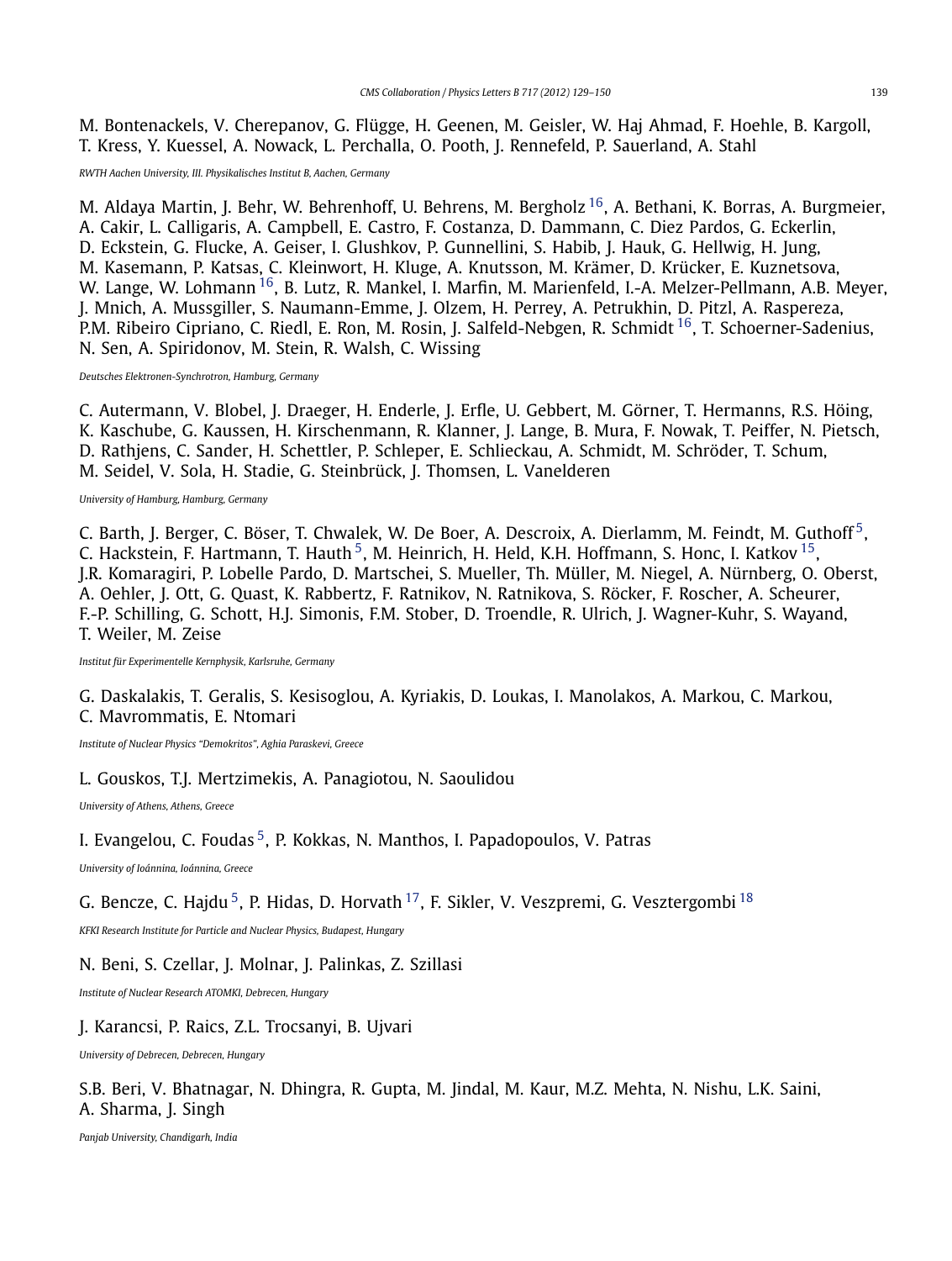# Ashok Kumar, Arun Kumar, S. Ahuja, A. Bhardwaj, B.C. Choudhary, S. Malhotra, M. Naimuddin, K. Ranjan, V. Sharma, R.K. Shivpuri

*University of Delhi, Delhi, India*

S. Banerjee, S. Bhattacharya, S. Dutta, B. Gomber, Sa. Jain, Sh. Jain, R. Khurana, S. Sarkar, M. Sharan

*Saha Institute of Nuclear Physics, Kolkata, India*

A. Abdulsalam, R.K. Choudhury, D. Dutta, S. Kailas, V. Kumar, P. Mehta, A.K. Mohanty<sup>5</sup>, L.M. Pant, P. Shukla

*Bhabha Atomic Research Centre, Mumbai, India*

T. Aziz, S. Ganguly, M. Guchait<sup>19</sup>, M. Maity<sup>20</sup>, G. Majumder, K. Mazumdar, G.B. Mohanty, B. Parida, K. Sudhakar, N. Wickramage

*Tata Institute of Fundamental Research - EHEP, Mumbai, India*

S. Banerjee, S. Dugad

*Tata Institute of Fundamental Research - HECR, Mumbai, India*

H. Arfaei, H. Bakhshiansohi<sup>21</sup>, S.M. Etesami<sup>22</sup>, A. Fahim<sup>21</sup>, M. Hashemi, H. Hesari, A. Jafari<sup>21</sup>, M. Khakzad, M. Mohammadi Najafabadi, S. Paktinat Mehdiabadi, B. Safarzadeh [23,](#page-20-0) M. Zeinali [22](#page-20-0)

*Institute for Research in Fundamental Sciences (IPM), Tehran, Iran*

M. Abbrescia <sup>a</sup>*,*b, L. Barbone <sup>a</sup>*,*b, C. Calabria <sup>a</sup>*,*b*,*[5,](#page-20-0) S.S. Chhibra <sup>a</sup>*,*b, A. Colaleo a, D. Creanza <sup>a</sup>*,*c, N. De Filippis <sup>a</sup>*,*c*,*[5](#page-20-0), M. De Palma <sup>a</sup>*,*b, L. Fiore a, G. Iaselli <sup>a</sup>*,*c, L. Lusito <sup>a</sup>*,*b, G. Maggi <sup>a</sup>*,*c, M. Maggi a, B. Marangelli <sup>a</sup>*,*b, S. My <sup>a</sup>*,*c, S. Nuzzo <sup>a</sup>*,*b, N. Pacifico <sup>a</sup>*,*b, A. Pompili <sup>a</sup>*,*b, G. Pugliese <sup>a</sup>*,*c, G. Selvaggi <sup>a</sup>*,*b, L. Silvestris a, G. Singh <sup>a</sup>*,*b, R. Venditti, G. Zito <sup>a</sup>

<sup>a</sup> *INFN Sezione di Bari, Bari, Italy*

<sup>b</sup> *Università di Bari, Bari, Italy*

<sup>c</sup> *Politecnico di Bari, Bari, Italy*

G. Abbiendi a, A.C. Benvenuti a, D. Bonacorsi <sup>a</sup>*,*b, S. Braibant-Giacomelli <sup>a</sup>*,*b, L. Brigliadori <sup>a</sup>*,*b, P. Capiluppi <sup>a</sup>*,*b, A. Castro <sup>a</sup>*,*b, F.R. Cavallo a, M. Cuffiani <sup>a</sup>*,*b, G.M. Dallavalle a, F. Fabbri a, A. Fanfani <sup>a</sup>*,*b, D. Fasanella <sup>a</sup>*,*b*,*[5,](#page-20-0) P. Giacomelli a, C. Grandi a, L. Guiducci <sup>a</sup>*,*b, S. Marcellini a, G. Masetti a, M. Meneghelli a, b, [5,](#page-20-0) A. Montanari <sup>a</sup>, F.L. Navarria a, b, F. Odorici <sup>a</sup>, A. Perrotta <sup>a</sup>, F. Primavera a, b, A.M. Rossi <sup>a</sup>*,*b, T. Rovelli <sup>a</sup>*,*b, G. Siroli <sup>a</sup>*,*b, R. Travaglini <sup>a</sup>*,*<sup>b</sup>

<sup>a</sup> *INFN Sezione di Bologna, Bologna, Italy*

<sup>b</sup> *Università di Bologna, Bologna, Italy*

S. Albergo <sup>a</sup>*,*b, G. Cappello <sup>a</sup>*,*b, M. Chiorboli <sup>a</sup>*,*b, S. Costa <sup>a</sup>*,*b, R. Potenza <sup>a</sup>*,*b, A. Tricomi <sup>a</sup>*,*b, C. Tuve <sup>a</sup>*,*<sup>b</sup>

<sup>a</sup> *INFN Sezione di Catania, Catania, Italy*

<sup>b</sup> *Università di Catania, Catania, Italy*

G. Barbagli<sup>a</sup>, V. Ciulli<sup>a,b</sup>, C. Civinini<sup>a</sup>, R. D'Alessandro<sup>a,b</sup>, E. Focardi<sup>a,b</sup>, S. Frosali<sup>a,b</sup>, E. Gallo<sup>a</sup>, S. Gonzi<sup>a,b</sup>, M. Meschini<sup>a</sup>, S. Paoletti<sup>a</sup>, G. Sguazzoni<sup>a</sup>, A. Tropiano<sup>a,[5](#page-20-0)</sup>

<sup>a</sup> *INFN Sezione di Firenze, Firenze, Italy* <sup>b</sup> *Università di Firenze, Firenze, Italy*

L. Benussi, S. Bianco, S. Colafranceschi $^{24}$ , F. Fabbri, D. Piccolo

*INFN Laboratori Nazionali di Frascati, Frascati, Italy*

# P. Fabbricatore, R. Musenich

*INFN Sezione di Genova, Genova, Italy*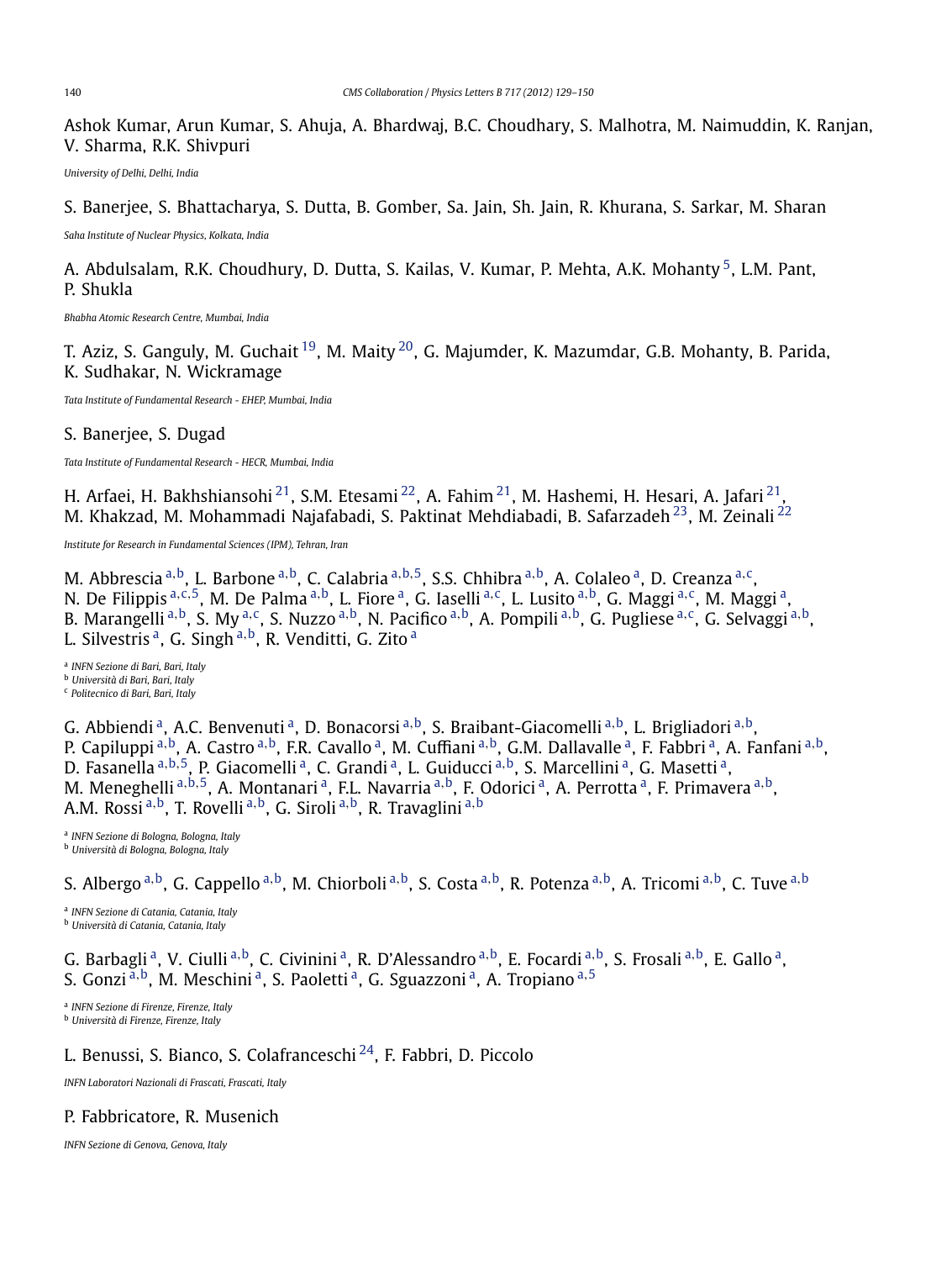A. Benaglia <sup>a</sup>*,*b*,*[5,](#page-20-0) F. De Guio <sup>a</sup>*,*b, L. Di Matteo <sup>a</sup>*,*b*,*[5,](#page-20-0) S. Fiorendi <sup>a</sup>*,*b, S. Gennai <sup>a</sup>*,*[5,](#page-20-0) A. Ghezzi <sup>a</sup>*,*b, S. Malvezzi a, R.A. Manzoni <sup>a</sup>*,*b, A. Martelli <sup>a</sup>*,*b, A. Massironi <sup>a</sup>*,*b*,*[5,](#page-20-0) D. Menasce a, L. Moroni a, M. Paganoni <sup>a</sup>*,*b, D. Pedrini a, S. Ragazzi <sup>a</sup>*,*b, N. Redaelli a, S. Sala a, T. Tabarelli de Fatis <sup>a</sup>*,*<sup>b</sup>

<sup>a</sup> *INFN Sezione di Milano-Bicocca, Milano, Italy* <sup>b</sup> *Università di Milano-Bicocca, Milano, Italy*

S. Buontempo a, C.A. Carrillo Montoya <sup>a</sup>*,*[5,](#page-20-0) N. Cavallo <sup>a</sup>*,*[25,](#page-20-0) A. De Cosa <sup>a</sup>*,*b*,*[5,](#page-20-0) O. Dogangun <sup>a</sup>*,*b, F. Fabozzi <sup>a</sup>*,*[25,](#page-20-0) A.O.M. Iorio a, L. Lista a, S. Meola <sup>a</sup>*,*[26,](#page-21-0) M. Merola <sup>a</sup>*,*b, P. Paolucci <sup>a</sup>*,*[5](#page-20-0)

<sup>a</sup> *INFN Sezione di Napoli, Napoli, Italy*

<sup>b</sup> *Università di Napoli "Federico II", Napoli, Italy*

P. Azzi<sup>a</sup>, N. Bacchetta <sup>a, 5</sup>, D. Bisello <sup>a, b</sup>, A. Branca <sup>a, 5</sup>, R. Carlin <sup>a, b</sup>, P. Checchia <sup>a</sup>, T. Dorigo <sup>a</sup>, U. Dosselli <sup>a</sup>, F. Gasparini <sup>a</sup>*,*b, U. Gasparini <sup>a</sup>*,*b, A. Gozzelino a, K. Kanishchev <sup>a</sup>*,*c, S. Lacaprara a, I. Lazzizzera <sup>a</sup>*,*c, M. Margoni <sup>a</sup>*,*b, A.T. Meneguzzo <sup>a</sup>*,*b, J. Pazzini a, N. Pozzobon <sup>a</sup>*,*b, P. Ronchese <sup>a</sup>*,*b, F. Simonetto <sup>a</sup>*,*b, E. Torassa a, M. Tosi <sup>a</sup>*,*b*,*[5,](#page-20-0) S. Vanini <sup>a</sup>*,*b, P. Zotto <sup>a</sup>*,*b, G. Zumerle <sup>a</sup>*,*<sup>b</sup>

<sup>a</sup> *INFN Sezione di Padova, Padova, Italy*

<sup>b</sup> *Università di Padova, Padova, Italy*

<sup>c</sup> *Università di Trento (Trento), Padova, Italy*

M. Gabusi <sup>a</sup>*,*b, S.P. Ratti <sup>a</sup>*,*b, C. Riccardi <sup>a</sup>*,*b, P. Torre <sup>a</sup>*,*b, P. Vitulo <sup>a</sup>*,*<sup>b</sup>

<sup>a</sup> *INFN Sezione di Pavia, Pavia, Italy* <sup>b</sup> *Università di Pavia, Pavia, Italy*

M. Biasini <sup>a</sup>*,*b, G.M. Bilei a, L. Fanò <sup>a</sup>*,*b, P. Lariccia <sup>a</sup>*,*b, A. Lucaroni <sup>a</sup>*,*b*,*[5,](#page-20-0) G. Mantovani <sup>a</sup>*,*b, M. Menichelli a, A. Nappi <sup>a</sup>*,*b, F. Romeo <sup>a</sup>*,*b, A. Saha a, A. Santocchia <sup>a</sup>*,*b, A. Spiezia <sup>a</sup>*,*b, S. Taroni <sup>a</sup>*,*b*,*[5](#page-20-0)

<sup>a</sup> *INFN Sezione di Perugia, Perugia, Italy* <sup>b</sup> *Università di Perugia, Perugia, Italy*

P. Azzurri<sup>a,c</sup>, G. Bagliesi<sup>a</sup>, T. Boccali<sup>a</sup>, G. Broccolo<sup>a,c</sup>, R. Castaldi<sup>a</sup>, R.T. D'Agnolo<sup>a,c</sup>, R. Dell'Orso<sup>a</sup>. F. Fiori <sup>a</sup>*,*b*,*[5,](#page-20-0) L. Foà <sup>a</sup>*,*c, A. Giassi a, A. Kraan a, F. Ligabue <sup>a</sup>*,*c, T. Lomtadze a, L. Martini <sup>a</sup>*,*[27,](#page-21-0) A. Messineo <sup>a</sup>*,*b, F. Palla a, A. Rizzi <sup>a</sup>*,*b, A.T. Serban <sup>a</sup>*,*[28,](#page-21-0) P. Spagnolo a, P. Squillacioti <sup>a</sup>*,*[5,](#page-20-0) R. Tenchini a, G. Tonelli <sup>a</sup>*,*b*,*[5,](#page-20-0) A. Venturi <sup>a</sup>*,*[5](#page-20-0), P.G. Verdini <sup>a</sup>

<sup>a</sup> *INFN Sezione di Pisa, Pisa, Italy* <sup>b</sup> *Università di Pisa, Pisa, Italy*

<sup>c</sup> *Scuola Normale Superiore di Pisa, Pisa, Italy*

L. Barone <sup>a</sup>*,*b, F. Cavallari a, D. Del Re <sup>a</sup>*,*b*,*[5](#page-20-0), M. Diemoz a, M. Grassi <sup>a</sup>*,*b*,*[5,](#page-20-0) E. Longo <sup>a</sup>*,*b, P. Meridiani <sup>a</sup>*,*[5,](#page-20-0) F. Micheli <sup>a</sup>*,*b, S. Nourbakhsh <sup>a</sup>*,*b, G. Organtini <sup>a</sup>*,*b, R. Paramatti a, S. Rahatlou <sup>a</sup>*,*b, M. Sigamani a, L. Soffi <sup>a</sup>*,*<sup>b</sup>

<sup>a</sup> *INFN Sezione di Roma, Roma, Italy*

<sup>b</sup> *Università di Roma "La Sapienza", Roma, Italy*

N. Amapane <sup>a</sup>*,*b, R. Arcidiacono <sup>a</sup>*,*c, S. Argiro <sup>a</sup>*,*b, M. Arneodo <sup>a</sup>*,*c, C. Biino a, N. Cartiglia a, M. Costa <sup>a</sup>*,*b, N. Demaria a, C. Mariotti <sup>a</sup>*,*[5,](#page-20-0) S. Maselli a, E. Migliore <sup>a</sup>*,*b, V. Monaco <sup>a</sup>*,*b, M. Musich <sup>a</sup>*,*[5,](#page-20-0) M.M. Obertino <sup>a</sup>*,*c, N. Pastrone a, M. Pelliccioni a, A. Potenza <sup>a</sup>*,*b, A. Romero <sup>a</sup>*,*b, M. Ruspa <sup>a</sup>*,*c, R. Sacchi <sup>a</sup>*,*b, A. Solano <sup>a</sup>*,*b, A. Staiano<sup>a</sup>, A. Vilela Pereira<sup>a</sup>

<sup>a</sup> *INFN Sezione di Torino, Torino, Italy* <sup>b</sup> *Università di Torino, Torino, Italy* <sup>c</sup> *Università del Piemonte Orientale (Novara), Torino, Italy*

<sup>a</sup> *INFN Sezione di Trieste, Trieste, Italy* <sup>b</sup> *Università di Trieste, Trieste, Italy*

## S.G. Heo, T.Y. Kim, S.K. Nam

*Kangwon National University, Chunchon, Republic of Korea*

S. Belforte a, V. Candelise <sup>a</sup>*,*b, F. Cossutti a, G. Della Ricca <sup>a</sup>*,*b, B. Gobbo a, M. Marone <sup>a</sup>*,*b*,*[5,](#page-20-0) D. Montanino <sup>a</sup>*,*b*,*[5,](#page-20-0) A. Penzo a, A. Schizzi <sup>a</sup>*,*<sup>b</sup>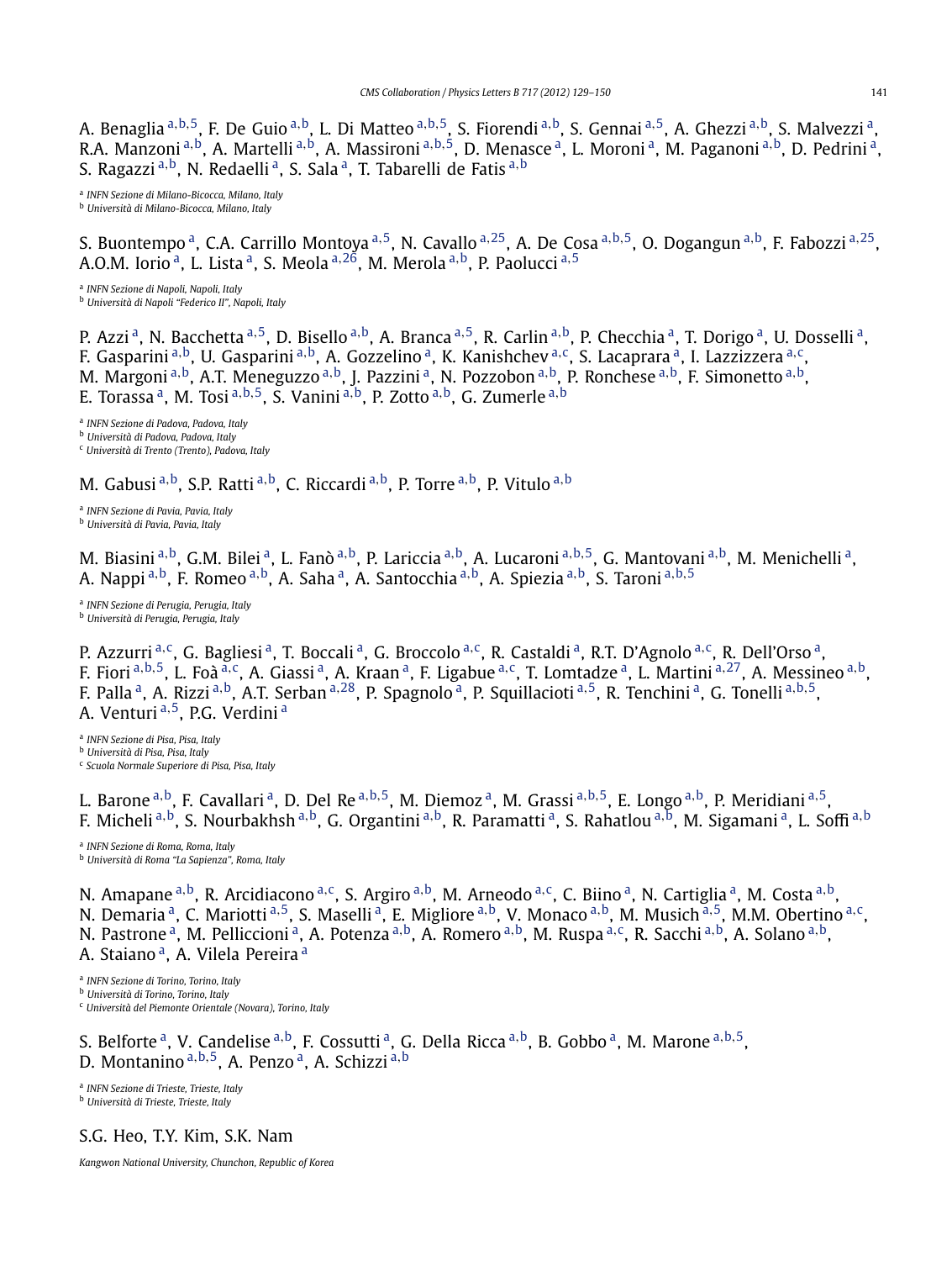## S. Chang, D.H. Kim, G.N. Kim, D.J. Kong, H. Park, S.R. Ro, D.C. Son, T. Son

*Kyungpook National University, Daegu, Republic of Korea*

#### J.Y. Kim, Zero J. Kim, S. Song

*Chonnam National University, Institute for Universe and Elementary Particles, Kwangju, Republic of Korea*

## S. Choi, D. Gyun, B. Hong, M. Jo, H. Kim, T.J. Kim, K.S. Lee, D.H. Moon, S.K. Park

*Korea University, Seoul, Republic of Korea*

M. Choi, J.H. Kim, C. Park, I.C. Park, S. Park, G. Ryu

*University of Seoul, Seoul, Republic of Korea*

#### Y. Cho, Y. Choi, Y.K. Choi, J. Goh, M.S. Kim, E. Kwon, B. Lee, J. Lee, S. Lee, H. Seo, I. Yu

*Sungkyunkwan University, Suwon, Republic of Korea*

#### M.J. Bilinskas, I. Grigelionis, M. Janulis, A. Juodagalvis

*Vilnius University, Vilnius, Lithuania*

## H. Castilla-Valdez, E. De La Cruz-Burelo, I. Heredia-de La Cruz, R. Lopez-Fernandez, R. Magaña Villalba, J. Martínez-Ortega, A. Sánchez-Hernández, L.M. Villasenor-Cendejas

*Centro de Investigacion y de Estudios Avanzados del IPN, Mexico City, Mexico*

## S. Carrillo Moreno, F. Vazquez Valencia

*Universidad Iberoamericana, Mexico City, Mexico*

#### H.A. Salazar Ibarguen

*Benemerita Universidad Autonoma de Puebla, Puebla, Mexico*

## E. Casimiro Linares, A. Morelos Pineda, M.A. Reyes-Santos

*Universidad Autónoma de San Luis Potosí, San Luis Potosí, Mexico*

## D. Krofcheck

*University of Auckland, Auckland, New Zealand*

#### A.J. Bell, P.H. Butler, R. Doesburg, S. Reucroft, H. Silverwood

*University of Canterbury, Christchurch, New Zealand*

#### M. Ahmad, M.I. Asghar, H.R. Hoorani, S. Khalid, W.A. Khan, T. Khurshid, S. Qazi, M.A. Shah, M. Shoaib

*National Centre for Physics, Quaid-I-Azam University, Islamabad, Pakistan*

G. Brona, K. Bunkowski, M. Cwiok, W. Dominik, K. Doroba, A. Kalinowski, M. Konecki, J. Krolikowski

*Institute of Experimental Physics, Faculty of Physics, University of Warsaw, Warsaw, Poland*

H. Bialkowska, B. Boimska, T. Frueboes, R. Gokieli, M. Górski, M. Kazana, K. Nawrocki, K. Romanowska-Rybinska, M. Szleper, G. Wrochna, P. Zalewski

*Soltan Institute for Nuclear Studies, Warsaw, Poland*

N. Almeida, P. Bargassa, A. David, P. Faccioli, P.G. Ferreira Parracho, M. Gallinaro, J. Seixas, J. Varela, P. Vischia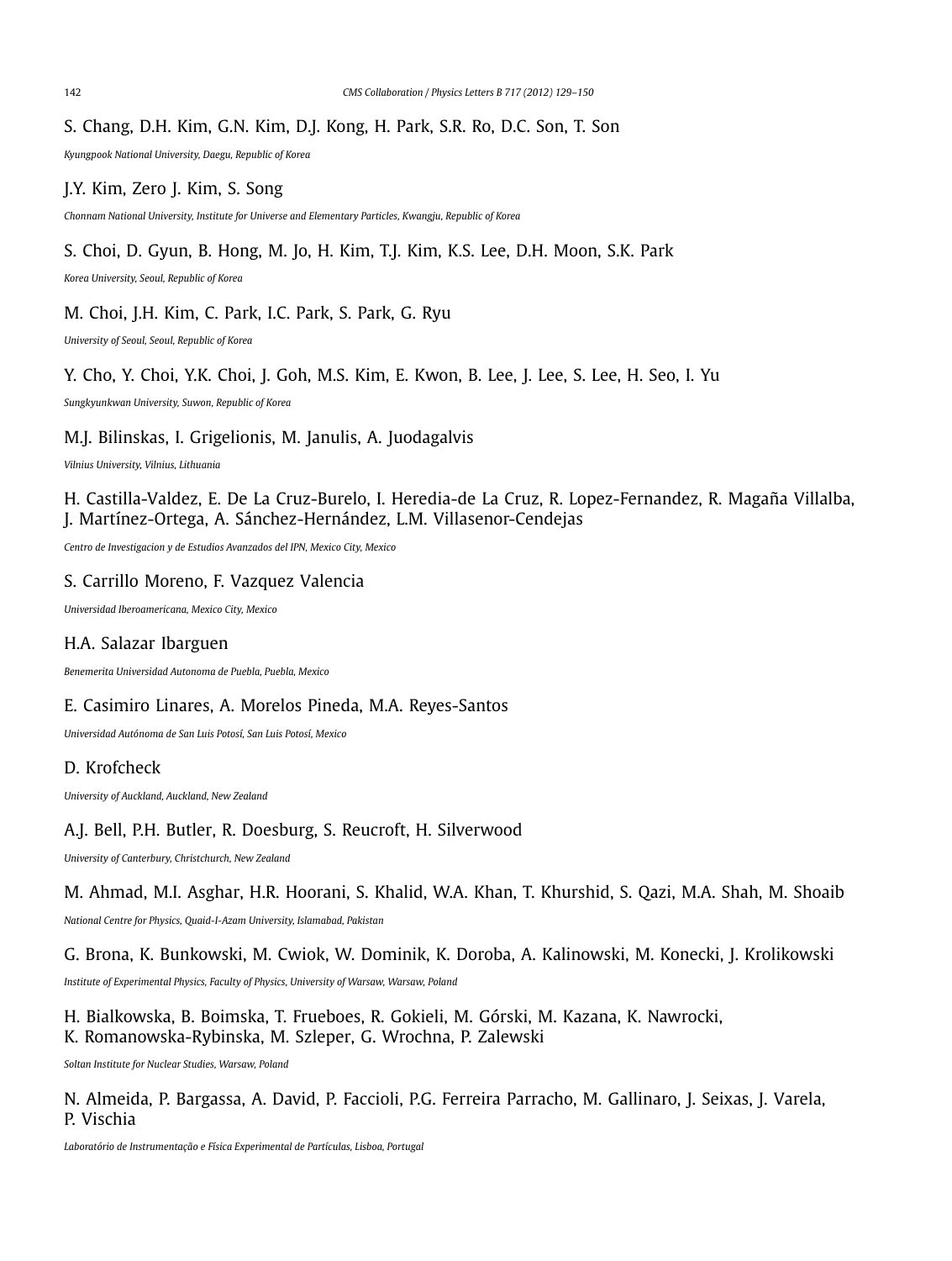I. Belotelov, P. Bunin, M. Gavrilenko, I. Golutvin, I. Gorbunov, A. Kamenev, V. Karjavin, G. Kozlov, A. Lanev, A. Malakhov, P. Moisenz, V. Palichik, V. Perelygin, S. Shmatov, V. Smirnov, A. Volodko, A. Zarubin

*Joint Institute for Nuclear Research, Dubna, Russia*

S. Evstyukhin, V. Golovtsov, Y. Ivanov, V. Kim, P. Levchenko, V. Murzin, V. Oreshkin, I. Smirnov, V. Sulimov, L. Uvarov, S. Vavilov, A. Vorobyev, An. Vorobyev

*Petersburg Nuclear Physics Institute, Gatchina (St Petersburg), Russia*

Yu. Andreev, A. Dermenev, S. Gninenko, N. Golubev, M. Kirsanov, N. Krasnikov, V. Matveev, A. Pashenkov, D. Tlisov, A. Toropin

*Institute for Nuclear Research, Moscow, Russia*

V. Epshteyn, M. Erofeeva, V. Gavrilov, M. Kossov<sup>5</sup>, N. Lychkovskaya, V. Popov, G. Safronov, S. Semenov, V. Stolin, E. Vlasov, A. Zhokin

*Institute for Theoretical and Experimental Physics, Moscow, Russia*

A. Belyaev, E. Boos, V. Bunichev, M. Dubinin<sup>4</sup>, L. Dudko, A. Ershov, V. Klyukhin, O. Kodolova, I. Lokhtin, A. Markina, S. Obraztsov, M. Perfilov, S. Petrushanko, A. Popov, L. Sarycheva [†](#page-20-0), V. Savrin, A. Snigirev

*Moscow State University, Moscow, Russia*

V. Andreev, M. Azarkin, I. Dremin, M. Kirakosyan, A. Leonidov, G. Mesyats, S.V. Rusakov, A. Vinogradov

*P.N. Lebedev Physical Institute, Moscow, Russia*

I. Azhgirey, I. Bayshev, S. Bitioukov, V. Grishin<sup>5</sup>, V. Kachanov, D. Konstantinov, A. Korablev, V. Krychkine, V. Petrov, R. Ryutin, A. Sobol, L. Tourtchanovitch, S. Troshin, N. Tyurin, A. Uzunian, A. Volkov

*State Research Center of Russian Federation, Institute for High Energy Physics, Protvino, Russia*

P. Adzic<sup>29</sup>, M. Djordjevic, M. Ekmedzic, D. Krpic<sup>29</sup>, I. Milosevic

*University of Belgrade, Faculty of Physics and Vinca Institute of Nuclear Sciences, Belgrade, Serbia*

M. Aguilar-Benitez, J. Alcaraz Maestre, P. Arce, C. Battilana, E. Calvo, M. Cerrada, M. Chamizo Llatas, N. Colino, B. De La Cruz, A. Delgado Peris, D. Domínguez Vázquez, C. Fernandez Bedoya, J.P. Fernández Ramos, A. Ferrando, J. Flix, M.C. Fouz, P. Garcia-Abia, O. Gonzalez Lopez, S. Goy Lopez, J.M. Hernandez, M.I. Josa, G. Merino, J. Puerta Pelayo, A. Quintario Olmeda, I. Redondo, L. Romero, J. Santaolalla, M.S. Soares, C. Willmott

*Centro de Investigaciones Energéticas Medioambientales y Tecnológicas (CIEMAT), Madrid, Spain*

# C. Albajar, G. Codispoti, J.F. de Trocóniz

*Universidad Autónoma de Madrid, Madrid, Spain*

H. Brun, J. Cuevas, J. Fernandez Menendez, S. Folgueras, I. Gonzalez Caballero, L. Lloret Iglesias, J. Piedra Gomez [30](#page-21-0)

*Universidad de Oviedo, Oviedo, Spain*

J.A. Brochero Cifuentes, I.J. Cabrillo, A. Calderon, S.H. Chuang, J. Duarte Campderros, M. Felcini [31,](#page-21-0) M. Fernandez, G. Gomez, J. Gonzalez Sanchez, A. Graziano, C. Jorda, A. Lopez Virto, J. Marco, R. Marco, C. Martinez Rivero, F. Matorras, F.J. Munoz Sanchez, T. Rodrigo, A.Y. Rodríguez-Marrero, A. Ruiz-Jimeno, L. Scodellaro, M. Sobron Sanudo, I. Vila, R. Vilar Cortabitarte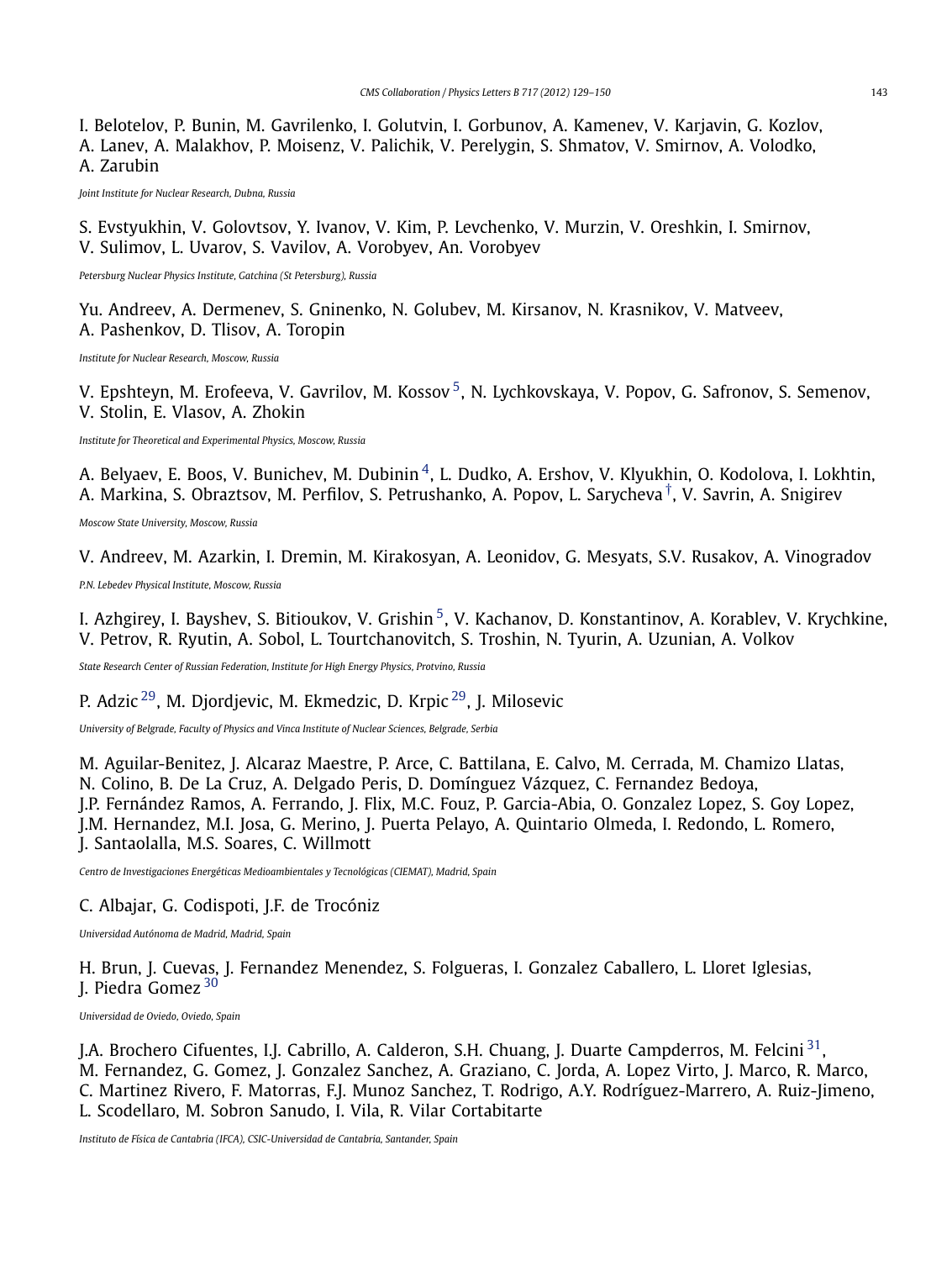D. Abbaneo, E. Auffray, G. Auzinger, P. Baillon, A.H. Ball, D. Barney, J.F. Benitez, C. Bernet <sup>6</sup>, G. Bianchi, P. Bloch, A. Bocci, A. Bonato, C. Botta, H. Breuker, T. Camporesi, G. Cerminara, T. Christiansen, J.A. Coarasa Perez, D. D'Enterria, A. Dabrowski, A. De Roeck, S. Di Guida, M. Dobson, N. Dupont-Sagorin, A. Elliott-Peisert, B. Frisch, W. Funk, G. Georgiou, M. Giffels, D. Gigi, K. Gill, D. Giordano, M. Giunta, F. Glege, R. Gomez-Reino Garrido, P. Govoni, S. Gowdy, R. Guida, M. Hansen, P. Harris, C. Hartl, J. Harvey, B. Hegner, A. Hinzmann, V. Innocente, P. Janot, K. Kaadze, E. Karavakis, K. Kousouris, P. Lecoq, Y.-J. Lee, P. Lenzi, C. Lourenço, T. Mäki, M. Malberti, L. Malgeri, M. Mannelli, L. Masetti, F. Meijers, S. Mersi, E. Meschi, R. Moser, M.U. Mozer, M. Mulders, P. Musella, E. Nesvold, T. Orimoto, L. Orsini, E. Palencia Cortezon, E. Perez, L. Perrozzi, A. Petrilli, A. Pfeiffer, M. Pierini, M. Pimiä, D. Piparo, G. Polese, L. Quertenmont, A. Racz, W. Reece, J. Rodrigues Antunes, G. Rolandi <sup>32</sup>, T. Rommerskirchen, C. Rovelli <sup>33</sup>, M. Rovere, H. Sakulin, F. Santanastasio, C. Schäfer, C. Schwick, I. Segoni, S. Sekmen, A. Sharma, P. Siegrist, P. Silva, M. Simon, P. Sphicas [34](#page-21-0)*,*[∗](#page-20-0), D. Spiga, A. Tsirou, G.I. Veres [18,](#page-20-0) J.R. Vlimant, H.K. Wöhri, S.D. Worm [35,](#page-21-0) W.D. Zeuner

*CERN, European Organization for Nuclear Research, Geneva, Switzerland*

W. Bertl, K. Deiters, W. Erdmann, K. Gabathuler, R. Horisberger, Q. Ingram, H.C. Kaestli, S. König, D. Kotlinski, U. Langenegger, F. Meier, D. Renker, T. Rohe, J. Sibille [36](#page-21-0)

*Paul Scherrer Institut, Villigen, Switzerland*

L. Bäni, P. Bortignon, M.A. Buchmann, B. Casal, N. Chanon, A. Deisher, G. Dissertori, M. Dittmar, M. Dünser, J. Eugster, K. Freudenreich, C. Grab, D. Hits, P. Lecomte, W. Lustermann, A.C. Marini, P. Martinez Ruiz del Arbol, N. Mohr, F. Moortgat, C. Nägeli<sup>37</sup>, P. Nef, F. Nessi-Tedaldi, F. Pandolfi, L. Pape, F. Pauss, M. Peruzzi, F.J. Ronga, M. Rossini, L. Sala, A.K. Sanchez, A. Starodumov [38,](#page-21-0) B. Stieger, M. Takahashi, L. Tauscher [†,](#page-20-0) A. Thea, K. Theofilatos, D. Treille, C. Urscheler, R. Wallny, H.A. Weber, L. Wehrli

*Institute for Particle Physics, ETH Zurich, Zurich, Switzerland*

C. Amsler, V. Chiochia, S. De Visscher, C. Favaro, M. Ivova Rikova, B. Millan Mejias, P. Otiougova, P. Robmann, H. Snoek, S. Tupputi, M. Verzetti

*Universität Zürich, Zurich, Switzerland*

Y.H. Chang, K.H. Chen, C.M. Kuo, S.W. Li, W. Lin, Z.K. Liu, Y.J. Lu, D. Mekterovic, A.P. Singh, R. Volpe, S.S. Yu

*National Central University, Chung-Li, Taiwan*

P. Bartalini, P. Chang, Y.H. Chang, Y.W. Chang, Y. Chao, K.F. Chen, C. Dietz, U. Grundler, W.-S. Hou, Y. Hsiung, K.Y. Kao, Y.J. Lei, R.-S. Lu, D. Majumder, E. Petrakou, X. Shi, J.G. Shiu, Y.M. Tzeng, X. Wan, M. Wang

*National Taiwan University (NTU), Taipei, Taiwan*

A. Adiguzel, M.N. Bakirci [39,](#page-21-0) S. Cerci [40,](#page-21-0) C. Dozen, I. Dumanoglu, E. Eskut, S. Girgis, G. Gokbulut, E. Gurpinar, I. Hos, E.E. Kangal, T. Karaman, G. Karapinar [41,](#page-21-0) A. Kayis Topaksu, G. Onengut, K. Ozdemir, S. Ozturk [42,](#page-21-0) A. Polatoz, K. Sogut [43,](#page-21-0) D. Sunar Cerci [40,](#page-21-0) B. Tali [40,](#page-21-0) H. Topakli [39,](#page-21-0) L.N. Vergili, M. Vergili

*Cukurova University, Adana, Turkey*

I.V. Akin, T. Aliev, B. Bilin, S. Bilmis, M. Deniz, H. Gamsizkan, A.M. Guler, K. Ocalan, A. Ozpineci, M. Serin, R. Sever, U.E. Surat, M. Yalvac, E. Yildirim, M. Zeyrek

*Middle East Technical University, Physics Department, Ankara, Turkey*

E. Gülmez, B. Isildak  $^{44}$ , M. Kaya  $^{45}$ , O. Kaya  $^{45}$ , S. Ozkorucuklu  $^{46}$ . N. Sonmez  $^{47}$  $^{47}$  $^{47}$ 

*Bogazici University, Istanbul, Turkey*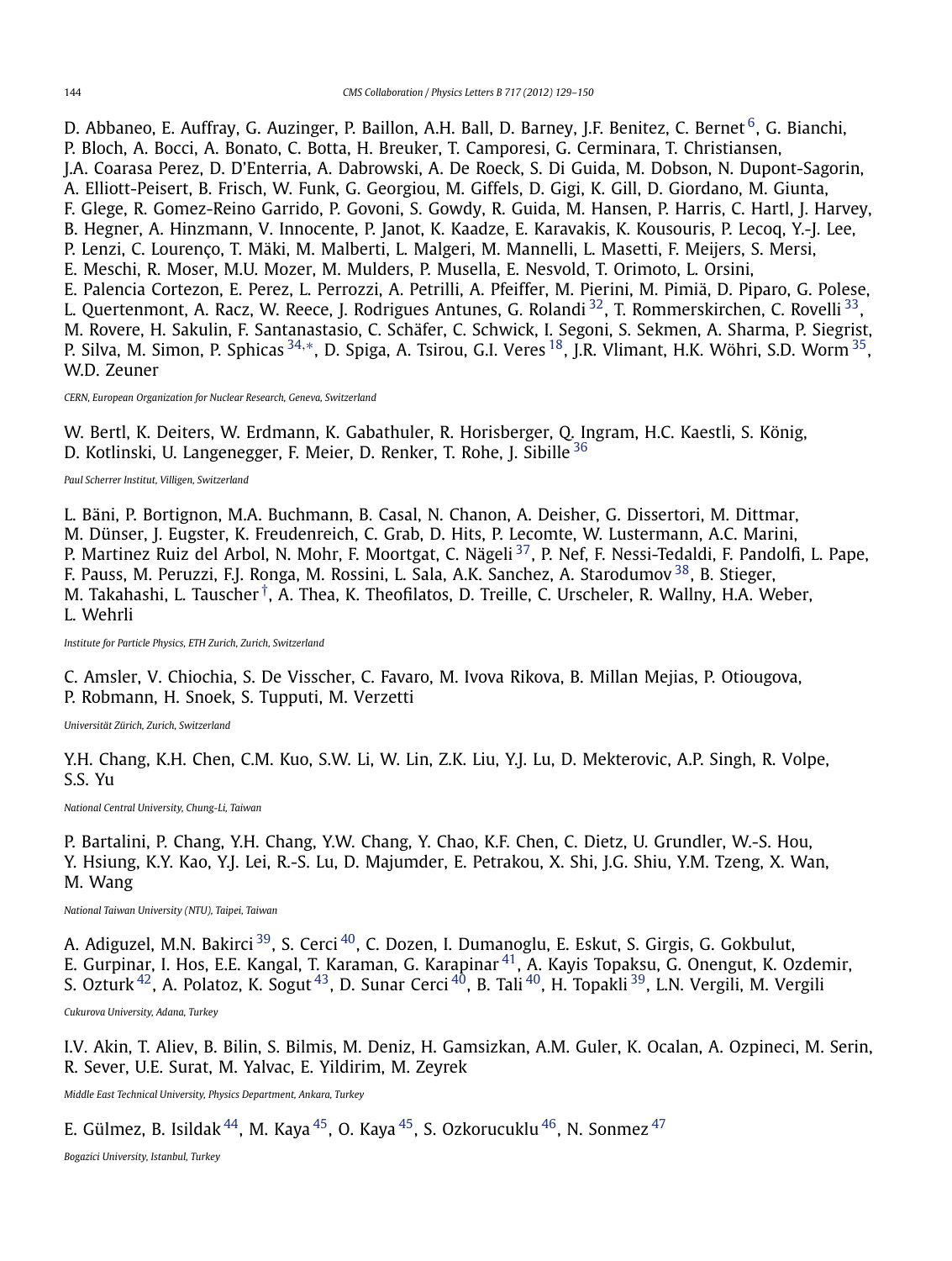# K. Cankocak

*Istanbul Technical University, Istanbul, Turkey*

## L. Levchuk

*National Scientific Center, Kharkov Institute of Physics and Technology, Kharkov, Ukraine*

F. Bostock, J.J. Brooke, E. Clement, D. Cussans, H. Flacher, R. Frazier, J. Goldstein, M. Grimes, G.P. Heath, H.F. Heath, L. Kreczko, S. Metson, D.M. Newbold [35,](#page-21-0) K. Nirunpong, A. Poll, S. Senkin, V.J. Smith, T. Williams

*University of Bristol, Bristol, United Kingdom*

L. Basso<sup>48</sup>, K.W. Bell, A. Belyaev<sup>48</sup>, C. Brew, R.M. Brown, D.J.A. Cockerill, J.A. Coughlan, K. Harder, S. Harper, J. Jackson, B.W. Kennedy, E. Olaiya, D. Petyt, B.C. Radburn-Smith, C.H. Shepherd-Themistocleous, I.R. Tomalin, W.J. Womersley

*Rutherford Appleton Laboratory, Didcot, United Kingdom*

R. Bainbridge, G. Ball, R. Beuselinck, O. Buchmuller, D. Colling, N. Cripps, M. Cutajar, P. Dauncey, G. Davies, M. Della Negra, W. Ferguson, J. Fulcher, D. Futyan, A. Gilbert, A. Guneratne Bryer, G. Hall, Z. Hatherell, J. Hays, G. Iles, M. Jarvis, G. Karapostoli, L. Lyons, A.-M. Magnan, J. Marrouche, B. Mathias, R. Nandi, J. Nash, A. Nikitenko <sup>38</sup>, A. Papageorgiou, J. Pela<sup>[5](#page-20-0)</sup>, M. Pesaresi, K. Petridis, M. Pioppi <sup>49</sup>, D.M. Raymond, S. Rogerson, A. Rose, M.J. Ryan, C. Seez, P. Sharp [†,](#page-20-0) A. Sparrow, M. Stoye, A. Tapper, M. Vazquez Acosta, T. Virdee, S. Wakefield, N. Wardle, T. Whyntie

*Imperial College, London, United Kingdom*

M. Chadwick, J.E. Cole, P.R. Hobson, A. Khan, P. Kyberd, D. Leggat, D. Leslie, W. Martin, I.D. Reid, P. Symonds, L. Teodorescu, M. Turner

*Brunel University, Uxbridge, United Kingdom*

K. Hatakeyama, H. Liu, T. Scarborough

*Baylor University, Waco, USA*

O. Charaf, C. Henderson, P. Rumerio

*The University of Alabama, Tuscaloosa, USA*

A. Avetisyan, T. Bose, C. Fantasia, A. Heister, J. St. John, P. Lawson, D. Lazic, J. Rohlf, D. Sperka, L. Sulak *Boston University, Boston, USA*

J. Alimena, S. Bhattacharya, D. Cutts, A. Ferapontov, U. Heintz, S. Jabeen, G. Kukartsev, E. Laird, G. Landsberg, M. Luk, M. Narain, D. Nguyen, M. Segala, T. Sinthuprasith, T. Speer, K.V. Tsang

*Brown University, Providence, USA*

R. Breedon, G. Breto, M. Calderon De La Barca Sanchez, S. Chauhan, M. Chertok, J. Conway, R. Conway, P.T. Cox, J. Dolen, R. Erbacher, M. Gardner, R. Houtz, W. Ko, A. Kopecky, R. Lander, T. Miceli, D. Pellett, F. Ricci-tam, B. Rutherford, M. Searle, J. Smith, M. Squires, M. Tripathi, R. Vasquez Sierra

*University of California, Davis, Davis, USA*

V. Andreev, D. Cline, R. Cousins, J. Duris, S. Erhan, P. Everaerts, C. Farrell, J. Hauser, M. Ignatenko, C. Jarvis, C. Plager, G. Rakness, P. Schlein [†,](#page-20-0) J. Tucker, V. Valuev, M. Weber

*University of California, Los Angeles, Los Angeles, USA*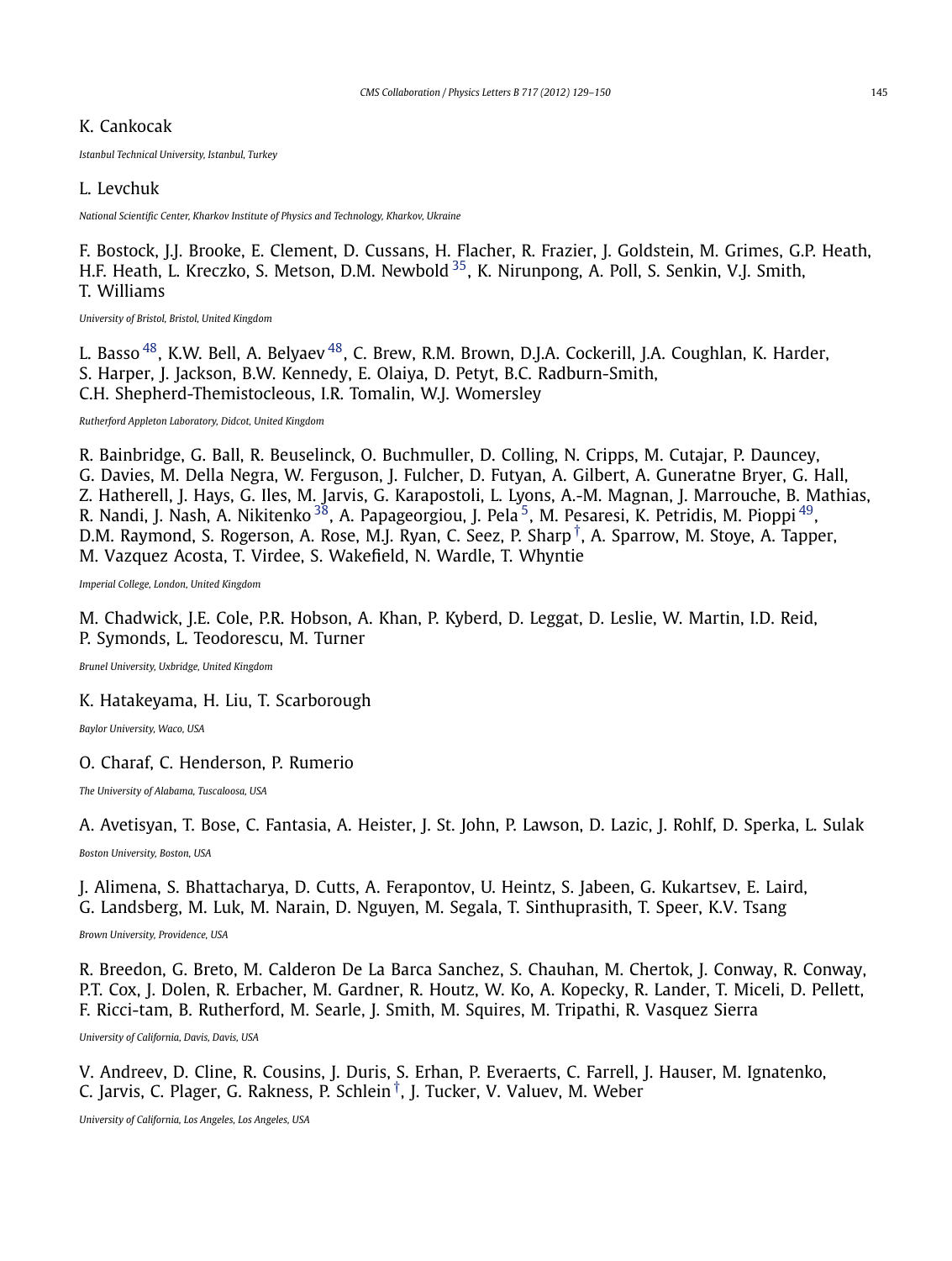J. Babb, R. Clare, M.E. Dinardo, J. Ellison, J.W. Gary, F. Giordano, G. Hanson, G.Y. Jeng [50,](#page-21-0) H. Liu, O.R. Long, A. Luthra, H. Nguyen, S. Paramesvaran, J. Sturdy, S. Sumowidagdo, R. Wilken, S. Wimpenny

*University of California, Riverside, Riverside, USA*

W. Andrews, J.G. Branson, G.B. Cerati, S. Cittolin, D. Evans, F. Golf, A. Holzner, R. Kelley, M. Lebourgeois, J. Letts, I. Macneill, B. Mangano, S. Padhi, C. Palmer, G. Petrucciani, M. Pieri, M. Sani, V. Sharma, S. Simon, E. Sudano, M. Tadel, Y. Tu, A. Vartak, S. Wasserbaech [51,](#page-21-0) F. Würthwein, A. Yagil, J. Yoo

*University of California, San Diego, La Jolla, USA*

D. Barge, R. Bellan, C. Campagnari, M. D'Alfonso, T. Danielson, K. Flowers, P. Geffert, J. Incandela, C. Justus, P. Kalavase, S.A. Koay, D. Kovalskyi, V. Krutelyov, S. Lowette, N. Mccoll, V. Pavlunin, F. Rebassoo, J. Ribnik, J. Richman, R. Rossin, D. Stuart, W. To, C. West

*University of California, Santa Barbara, Santa Barbara, USA*

A. Apresyan, A. Bornheim, Y. Chen, E. Di Marco, J. Duarte, M. Gataullin, Y. Ma, A. Mott, H.B. Newman, C. Rogan, M. Spiropulu<sup>4</sup>, V. Timciuc, P. Traczyk, J. Veverka, R. Wilkinson, Y. Yang, R.Y. Zhu

*California Institute of Technology, Pasadena, USA*

B. Akgun, V. Azzolini, R. Carroll, T. Ferguson, Y. Iiyama, D.W. Jang, Y.F. Liu, M. Paulini, H. Vogel, I. Vorobiev

*Carnegie Mellon University, Pittsburgh, USA*

J.P. Cumalat, B.R. Drell, C.J. Edelmaier, W.T. Ford, A. Gaz, B. Heyburn, E. Luiggi Lopez, J.G. Smith, K. Stenson, K.A. Ulmer, S.R. Wagner

*University of Colorado at Boulder, Boulder, USA*

J. Alexander, A. Chatterjee, N. Eggert, L.K. Gibbons, B. Heltsley, A. Khukhunaishvili, B. Kreis, N. Mirman, G. Nicolas Kaufman, J.R. Patterson, A. Ryd, E. Salvati, W. Sun, W.D. Teo, J. Thom, J. Thompson, J. Vaughan, Y. Weng, L. Winstrom, P. Wittich

*Cornell University, Ithaca, USA*

D. Winn

*Fairfield University, Fairfield, USA*

S. Abdullin, M. Albrow, J. Anderson, L.A.T. Bauerdick, A. Beretvas, J. Berryhill, P.C. Bhat, I. Bloch, K. Burkett, J.N. Butler, V. Chetluru, H.W.K. Cheung, F. Chlebana, V.D. Elvira, I. Fisk, J. Freeman, Y. Gao, D. Green, O. Gutsche, J. Hanlon, R.M. Harris, J. Hirschauer, B. Hooberman, S. Jindariani, M. Johnson, U. Joshi, B. Kilminster, B. Klima, S. Kunori, S. Kwan, C. Leonidopoulos, J. Linacre, D. Lincoln, R. Lipton, J. Lykken, K. Maeshima, J.M. Marraffino, S. Maruyama, D. Mason, P. McBride, K. Mishra, S. Mrenna, Y. Musienko [52,](#page-21-0) C. Newman-Holmes, V. O'Dell, O. Prokofyev, E. Sexton-Kennedy, S. Sharma, W.J. Spalding, L. Spiegel, P. Tan, L. Taylor, S. Tkaczyk, N.V. Tran, L. Uplegger, E.W. Vaandering, R. Vidal, J. Whitmore, W. Wu, F. Yang, F. Yumiceva, J.C. Yun

*Fermi National Accelerator Laboratory, Batavia, USA*

D. Acosta, P. Avery, D. Bourilkov, M. Chen, T. Cheng, S. Das, M. De Gruttola, G.P. Di Giovanni, D. Dobur, A. Drozdetskiy, R.D. Field, M. Fisher, Y. Fu, I.K. Furic, J. Gartner, J. Hugon, B. Kim, J. Konigsberg, A. Korytov, A. Kropivnitskaya, T. Kypreos, J.F. Low, K. Matchev, P. Milenovic <sup>53</sup>, G. Mitselmakher, L. Muniz, R. Remington, A. Rinkevicius, P. Sellers, N. Skhirtladze, M. Snowball, J. Yelton, M. Zakaria

*University of Florida, Gainesville, USA*

V. Gaultney, L.M. Lebolo, S. Linn, P. Markowitz, G. Martinez, J.L. Rodriguez

*Florida International University, Miami, USA*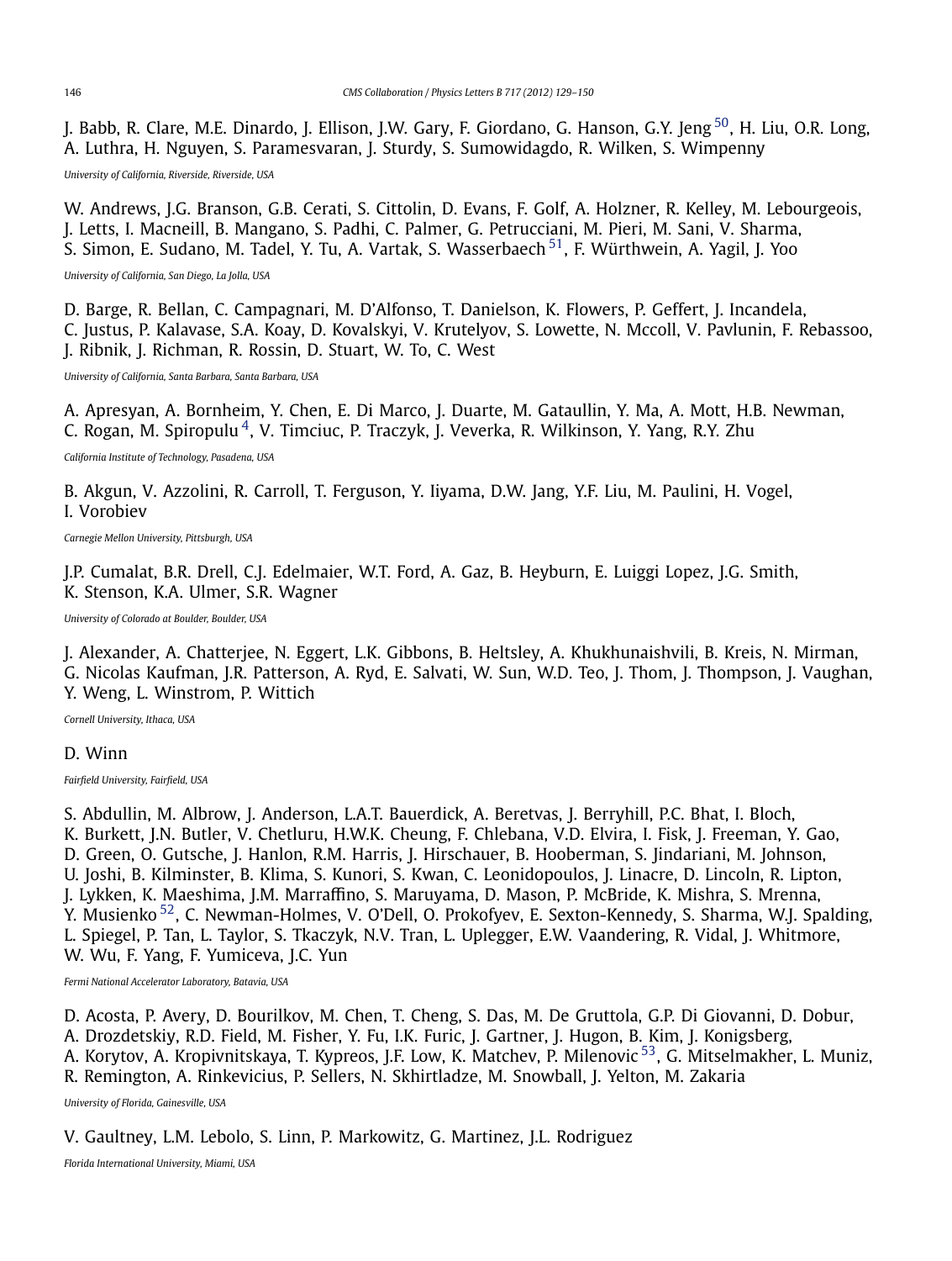T. Adams, A. Askew, J. Bochenek, J. Chen, B. Diamond, S.V. Gleyzer, J. Haas, S. Hagopian, V. Hagopian, M. Jenkins, K.F. Johnson, H. Prosper, V. Veeraraghavan, M. Weinberg

*Florida State University, Tallahassee, USA*

M.M. Baarmand, B. Dorney, M. Hohlmann, H. Kalakhety, I. Vodopiyanov

*Florida Institute of Technology, Melbourne, USA*

M.R. Adams, I.M. Anghel, L. Apanasevich, Y. Bai, V.E. Bazterra, R.R. Betts, I. Bucinskaite, J. Callner, R. Cavanaugh, C. Dragoiu, O. Evdokimov, L. Gauthier, C.E. Gerber, D.J. Hofman, S. Khalatyan, F. Lacroix, M. Malek, C. O'Brien, C. Silkworth, D. Strom, N. Varelas

*University of Illinois at Chicago (UIC), Chicago, USA*

U. Akgun, E.A. Albayrak, B. Bilki <sup>54</sup>, W. Clarida, F. Duru, S. Griffiths, J.-P. Merlo, H. Mermerkaya <sup>55</sup>, A. Mestvirishvili, A. Moeller, J. Nachtman, C.R. Newsom, E. Norbeck, Y. Onel, F. Ozok, S. Sen, E. Tiras, J. Wetzel, T. Yetkin, K. Yi

*The University of Iowa, Iowa City, USA*

B.A. Barnett, B. Blumenfeld, S. Bolognesi, D. Fehling, G. Giurgiu, A.V. Gritsan, Z.J. Guo, G. Hu, P. Maksimovic, S. Rappoccio, M. Swartz, A. Whitbeck

*Johns Hopkins University, Baltimore, USA*

P. Baringer, A. Bean, G. Benelli, O. Grachov, R.P. Kenny Iii, M. Murray, D. Noonan, S. Sanders, R. Stringer, G. Tinti, J.S. Wood, V. Zhukova

*The University of Kansas, Lawrence, USA*

A.F. Barfuss, T. Bolton, I. Chakaberia, A. Ivanov, S. Khalil, M. Makouski, Y. Maravin, S. Shrestha, I. Svintradze

*Kansas State University, Manhattan, USA*

J. Gronberg, D. Lange, D. Wright

*Lawrence Livermore National Laboratory, Livermore, USA*

A. Baden, M. Boutemeur, B. Calvert, S.C. Eno, J.A. Gomez, N.J. Hadley, R.G. Kellogg, M. Kirn, T. Kolberg, Y. Lu, M. Marionneau, A.C. Mignerey, K. Pedro, A. Peterman, A. Skuja, J. Temple, M.B. Tonjes, S.C. Tonwar, E. Twedt

*University of Maryland, College Park, USA*

A. Apyan, G. Bauer, J. Bendavid, W. Busza, E. Butz, I.A. Cali, M. Chan, V. Dutta, G. Gomez Ceballos, M. Goncharov, K.A. Hahn, Y. Kim, M. Klute, K. Krajczar [56,](#page-21-0) W. Li, P.D. Luckey, T. Ma, S. Nahn, C. Paus, D. Ralph, C. Roland, G. Roland, M. Rudolph, G.S.F. Stephans, F. Stöckli, K. Sumorok, K. Sung, D. Velicanu, E.A. Wenger, R. Wolf, B. Wyslouch, S. Xie, M. Yang, Y. Yilmaz, A.S. Yoon, M. Zanetti

*Massachusetts Institute of Technology, Cambridge, USA*

S.I. Cooper, B. Dahmes, A. De Benedetti, G. Franzoni, A. Gude, S.C. Kao, K. Klapoetke, Y. Kubota, J. Mans, N. Pastika, R. Rusack, M. Sasseville, A. Singovsky, N. Tambe, J. Turkewitz

*University of Minnesota, Minneapolis, USA*

L.M. Cremaldi, R. Kroeger, L. Perera, R. Rahmat, D.A. Sanders

*University of Mississippi, University, USA*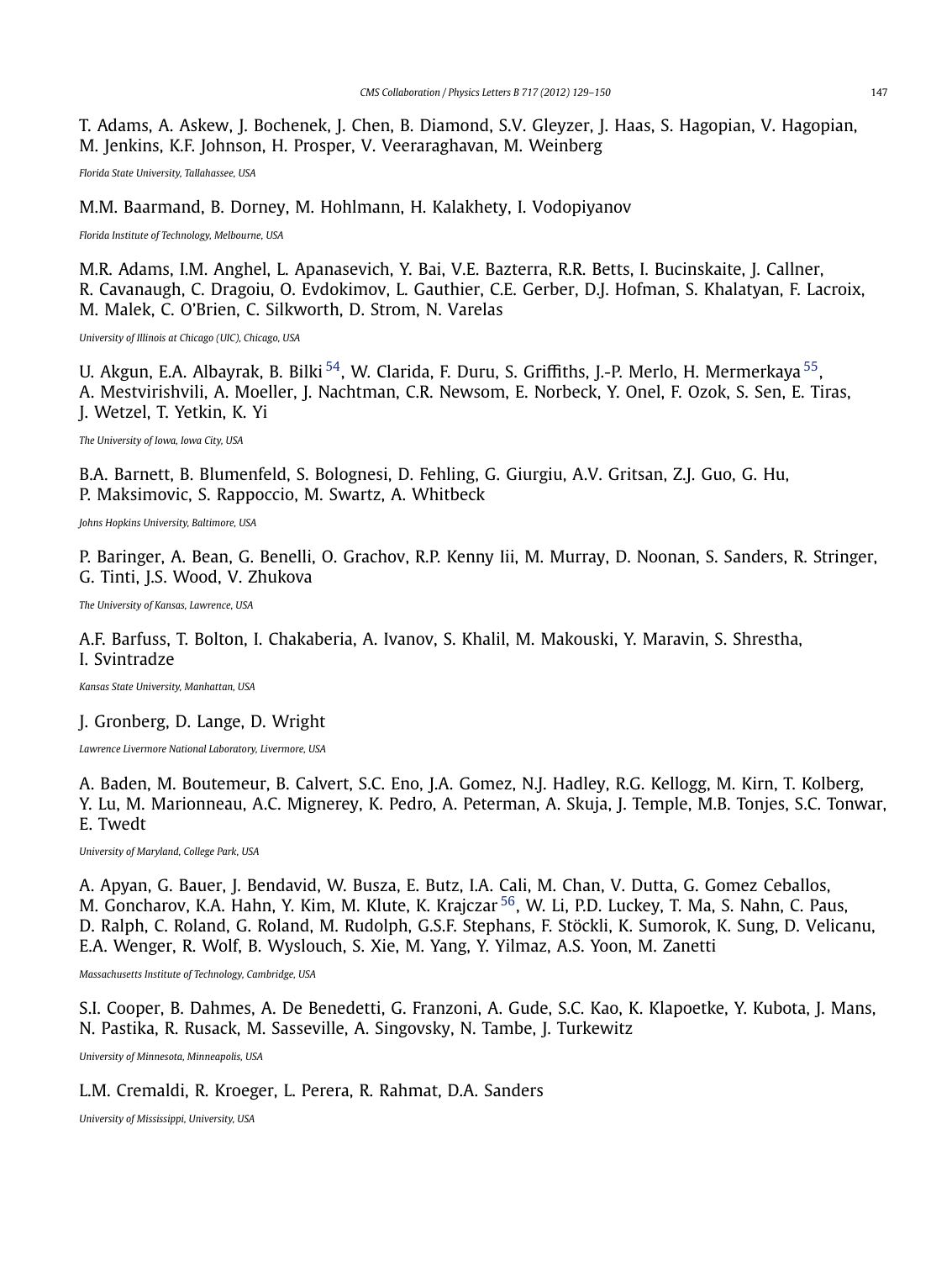E. Avdeeva, K. Bloom, S. Bose, J. Butt, D.R. Claes, A. Dominguez, M. Eads, J. Keller, I. Kravchenko, J. Lazo-Flores, H. Malbouisson, S. Malik, G.R. Snow

*University of Nebraska-Lincoln, Lincoln, USA*

U. Baur, A. Godshalk, I. Iashvili, S. Jain, A. Kharchilava, A. Kumar, S.P. Shipkowski, K. Smith

*State University of New York at Buffalo, Buffalo, USA*

G. Alverson, E. Barberis, D. Baumgartel, M. Chasco, J. Haley, D. Nash, D. Trocino, D. Wood, J. Zhang

*Northeastern University, Boston, USA*

A. Anastassov, A. Kubik, N. Mucia, N. Odell, R.A. Ofierzynski, B. Pollack, A. Pozdnyakov, M. Schmitt, S. Stoynev, M. Velasco, S. Won

*Northwestern University, Evanston, USA*

L. Antonelli, D. Berry, A. Brinkerhoff, M. Hildreth, C. Jessop, D.J. Karmgard, J. Kolb, K. Lannon, W. Luo, S. Lynch, N. Marinelli, D.M. Morse, T. Pearson, R. Ruchti, J. Slaunwhite, N. Valls, M. Wayne, M. Wolf

*University of Notre Dame, Notre Dame, USA*

B. Bylsma, L.S. Durkin, C. Hill, R. Hughes, K. Kotov, T.Y. Ling, D. Puigh, M. Rodenburg, C. Vuosalo, G. Williams, B.L. Winer

*The Ohio State University, Columbus, USA*

N. Adam, E. Berry, P. Elmer, D. Gerbaudo, V. Halyo, P. Hebda, J. Hegeman, A. Hunt, P. Jindal, D. Lopes Pegna, P. Lujan, D. Marlow, T. Medvedeva, M. Mooney, J. Olsen, P. Piroué, X. Quan, A. Raval, B. Safdi, H. Saka, D. Stickland, C. Tully, J.S. Werner, A. Zuranski

*Princeton University, Princeton, USA*

J.G. Acosta, E. Brownson, X.T. Huang, A. Lopez, H. Mendez, S. Oliveros, J.E. Ramirez Vargas, A. Zatserklyaniy

*University of Puerto Rico, Mayaguez, USA*

E. Alagoz, V.E. Barnes, D. Benedetti, G. Bolla, D. Bortoletto, M. De Mattia, A. Everett, Z. Hu, M. Jones, O. Koybasi, M. Kress, A.T. Laasanen, N. Leonardo, V. Maroussov, P. Merkel, D.H. Miller, N. Neumeister, I. Shipsey, D. Silvers, A. Svyatkovskiy, M. Vidal Marono, H.D. Yoo, J. Zablocki, Y. Zheng

*Purdue University, West Lafayette, USA*

## S. Guragain, N. Parashar

*Purdue University Calumet, Hammond, USA*

A. Adair, C. Boulahouache, K.M. Ecklund, F.J.M. Geurts, B.P. Padley, R. Redjimi, J. Roberts, J. Zabel

*Rice University, Houston, USA*

B. Betchart, A. Bodek, Y.S. Chung, R. Covarelli, P. de Barbaro, R. Demina, Y. Eshaq, A. Garcia-Bellido, P. Goldenzweig, J. Han, A. Harel, D.C. Miner, D. Vishnevskiy, M. Zielinski

*University of Rochester, Rochester, USA*

A. Bhatti, R. Ciesielski, L. Demortier, K. Goulianos, G. Lungu, S. Malik, C. Mesropian

*The Rockefeller University, New York, USA*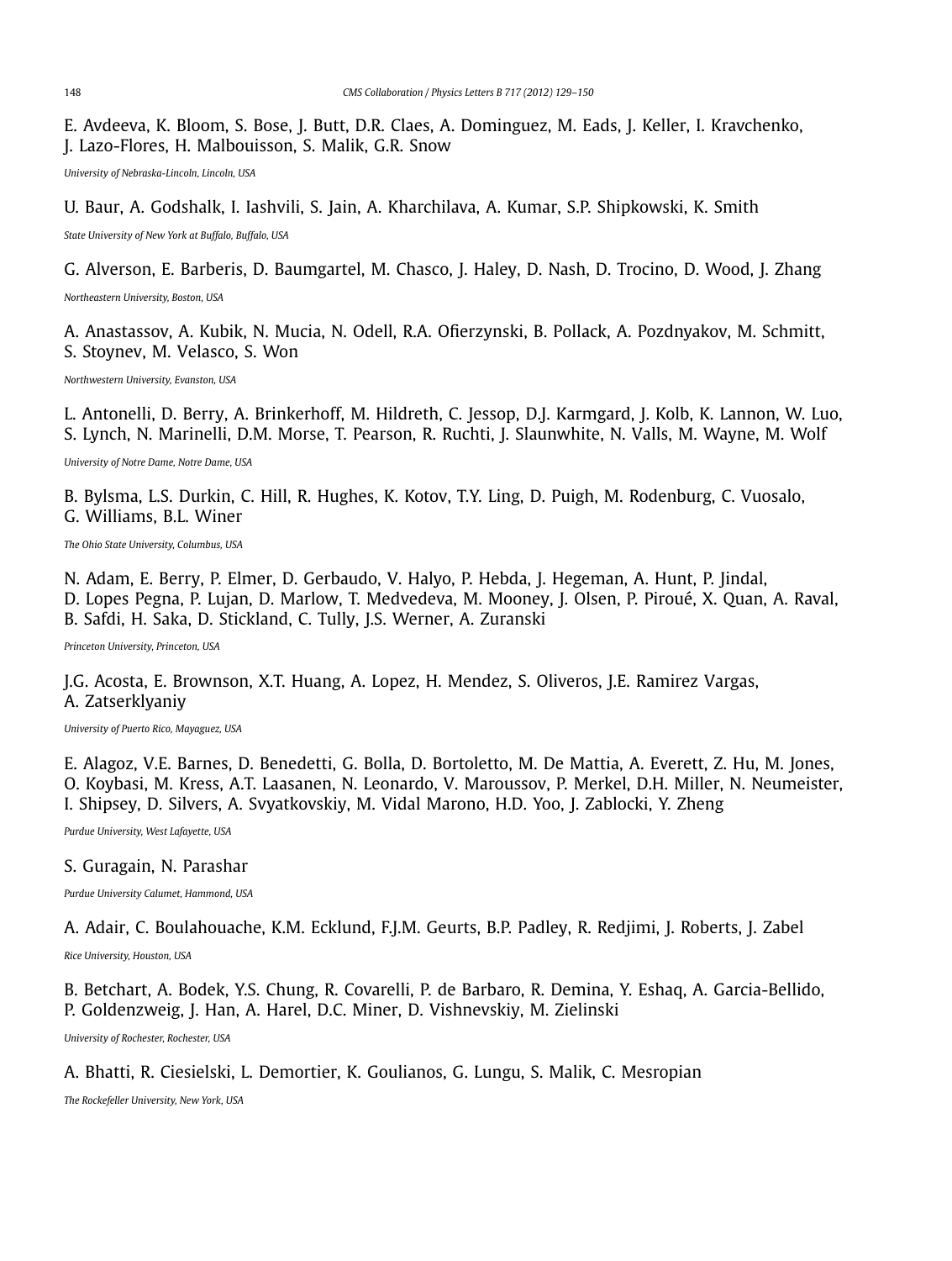<span id="page-20-0"></span>S. Arora, A. Barker, J.P. Chou, C. Contreras-Campana, E. Contreras-Campana, D. Duggan, D. Ferencek, Y. Gershtein, R. Gray, E. Halkiadakis, D. Hidas, A. Lath, S. Panwalkar, M. Park, R. Patel, V. Rekovic, J. Robles, K. Rose, S. Salur, S. Schnetzer, C. Seitz, S. Somalwar, R. Stone, S. Thomas

*Rutgers, the State University of New Jersey, Piscataway, USA*

G. Cerizza, M. Hollingsworth, S. Spanier, Z.C. Yang, A. York

*University of Tennessee, Knoxville, USA*

R. Eusebi, W. Flanagan, J. Gilmore, T. Kamon <sup>57</sup>, V. Khotilovich, R. Montalvo, I. Osipenkov, Y. Pakhotin, A. Perloff, J. Roe, A. Safonov, T. Sakuma, S. Sengupta, I. Suarez, A. Tatarinov, D. Toback

*Texas A&M University, College Station, USA*

N. Akchurin, J. Damgov, P.R. Dudero, C. Jeong, K. Kovitanggoon, S.W. Lee, T. Libeiro, Y. Roh, I. Volobouev

*Texas Tech University, Lubbock, USA*

E. Appelt, A.G. Delannoy, C. Florez, S. Greene, A. Gurrola, W. Johns, C. Johnston, P. Kurt, C. Maguire, A. Melo, M. Sharma, P. Sheldon, B. Snook, S. Tuo, J. Velkovska

*Vanderbilt University, Nashville, USA*

M.W. Arenton, M. Balazs, S. Boutle, B. Cox, B. Francis, J. Goodell, R. Hirosky, A. Ledovskoy, C. Lin, C. Neu, J. Wood, R. Yohay

*University of Virginia, Charlottesville, USA*

S. Gollapinni, R. Harr, P.E. Karchin, C. Kottachchi Kankanamge Don, P. Lamichhane, A. Sakharov

*Wayne State University, Detroit, USA*

M. Anderson, M. Bachtis, D. Belknap, L. Borrello, D. Carlsmith, M. Cepeda, S. Dasu, L. Gray, K.S. Grogg, M. Grothe, R. Hall-Wilton, M. Herndon, A. Hervé, P. Klabbers, J. Klukas, A. Lanaro, C. Lazaridis, J. Leonard, R. Loveless, A. Mohapatra, I. Ojalvo, F. Palmonari, G.A. Pierro, I. Ross, A. Savin, W.H. Smith, J. Swanson

*University of Wisconsin, Madison, USA*

- \* Corresponding author.
- † Deceased.
- <sup>1</sup> Also at Vienna University of Technology, Vienna, Austria.
- <sup>2</sup> Also at National Institute of Chemical Physics and Biophysics, Tallinn, Estonia.
- <sup>3</sup> Also at Universidade Federal do ABC, Santo Andre, Brazil.
- <sup>4</sup> Also at California Institute of Technology, Pasadena, USA.
- <sup>5</sup> Also at CERN, European Organization for Nuclear Research, Geneva, Switzerland.
- <sup>6</sup> Also at Laboratoire Leprince-Ringuet, Ecole Polytechnique, IN2P3-CNRS, Palaiseau, France.
- <sup>7</sup> Also at Suez Canal University, Suez, Egypt.
- <sup>8</sup> Also at Zewail City of Science and Technology, Zewail, Egypt.
- <sup>9</sup> Also at Cairo University, Cairo, Egypt.
- <sup>10</sup> Also at Fayoum University, El-Fayoum, Egypt.
- <sup>11</sup> Also at Ain Shams University, Cairo, Egypt.
- <sup>12</sup> Now at British University, Cairo, Egypt.
- <sup>13</sup> Also at Soltan Institute for Nuclear Studies, Warsaw, Poland.
- <sup>14</sup> Also at Université de Haute-Alsace, Mulhouse, France.
- <sup>15</sup> Also at Moscow State University, Moscow, Russia.
- <sup>16</sup> Also at Brandenburg University of Technology, Cottbus, Germany.
- <sup>17</sup> Also at Institute of Nuclear Research ATOMKI, Debrecen, Hungary.
- <sup>18</sup> Also at Eötvös Loránd University, Budapest, Hungary.
- <sup>19</sup> Also at Tata Institute of Fundamental Research HECR, Mumbai, India.
- <sup>20</sup> Also at University of Visva-Bharati, Santiniketan, India.
- <sup>21</sup> Also at Sharif University of Technology, Tehran, Iran.
- <sup>22</sup> Also at Isfahan University of Technology, Isfahan, Iran.
- <sup>23</sup> Also at Plasma Physics Research Center, Science and Research Branch, Islamic Azad University, Teheran, Iran.
- <sup>24</sup> Also at Facoltà Ingegneria Università di Roma, Roma, Italy.
- <sup>25</sup> Also at Università della Basilicata, Potenza, Italy.